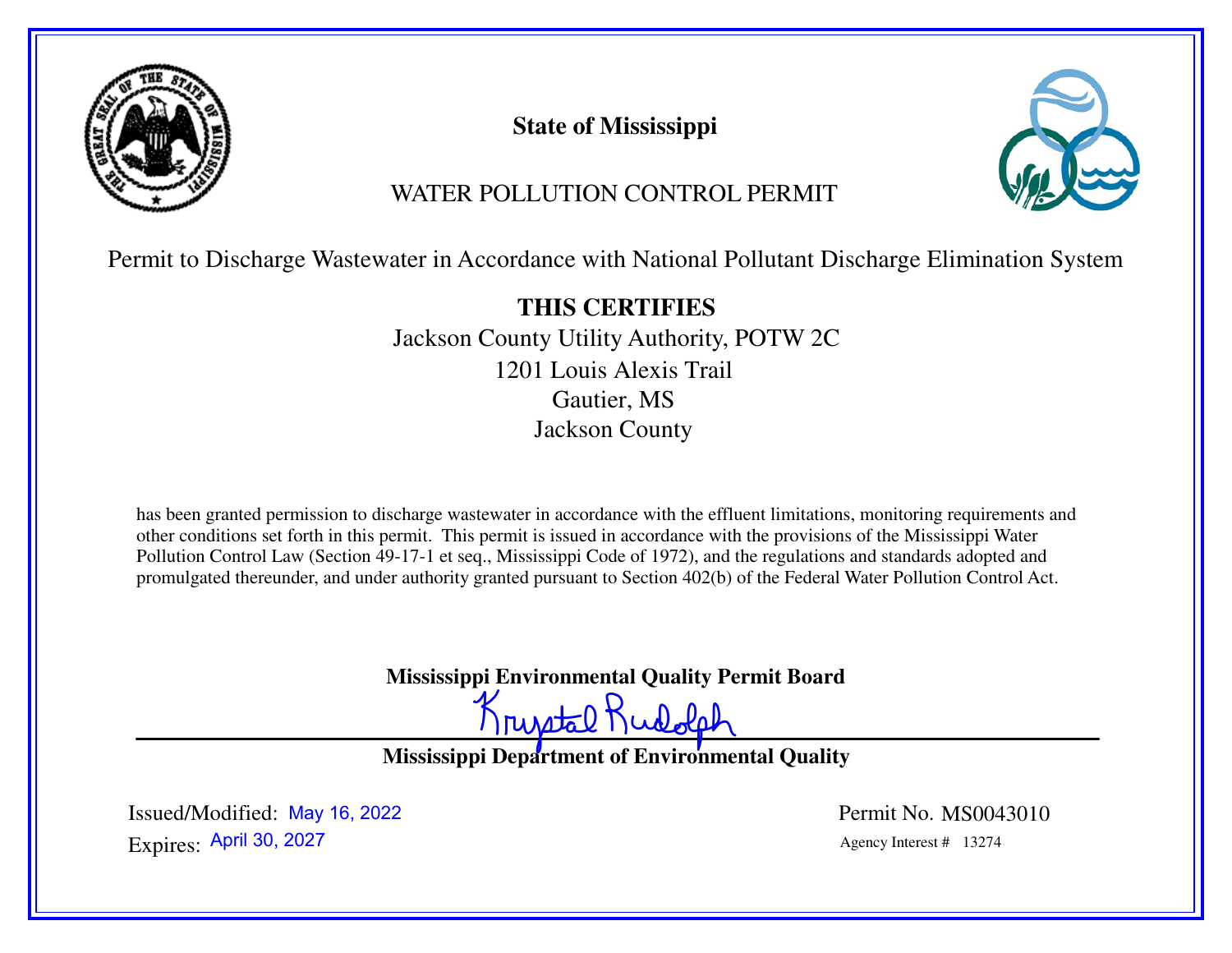## **Table of Contents**

| <b>Other Relevant Documents:</b>                                            |
|-----------------------------------------------------------------------------|
| Municipal Major NPDES Application<br>WET Test and Chemical Specific Results |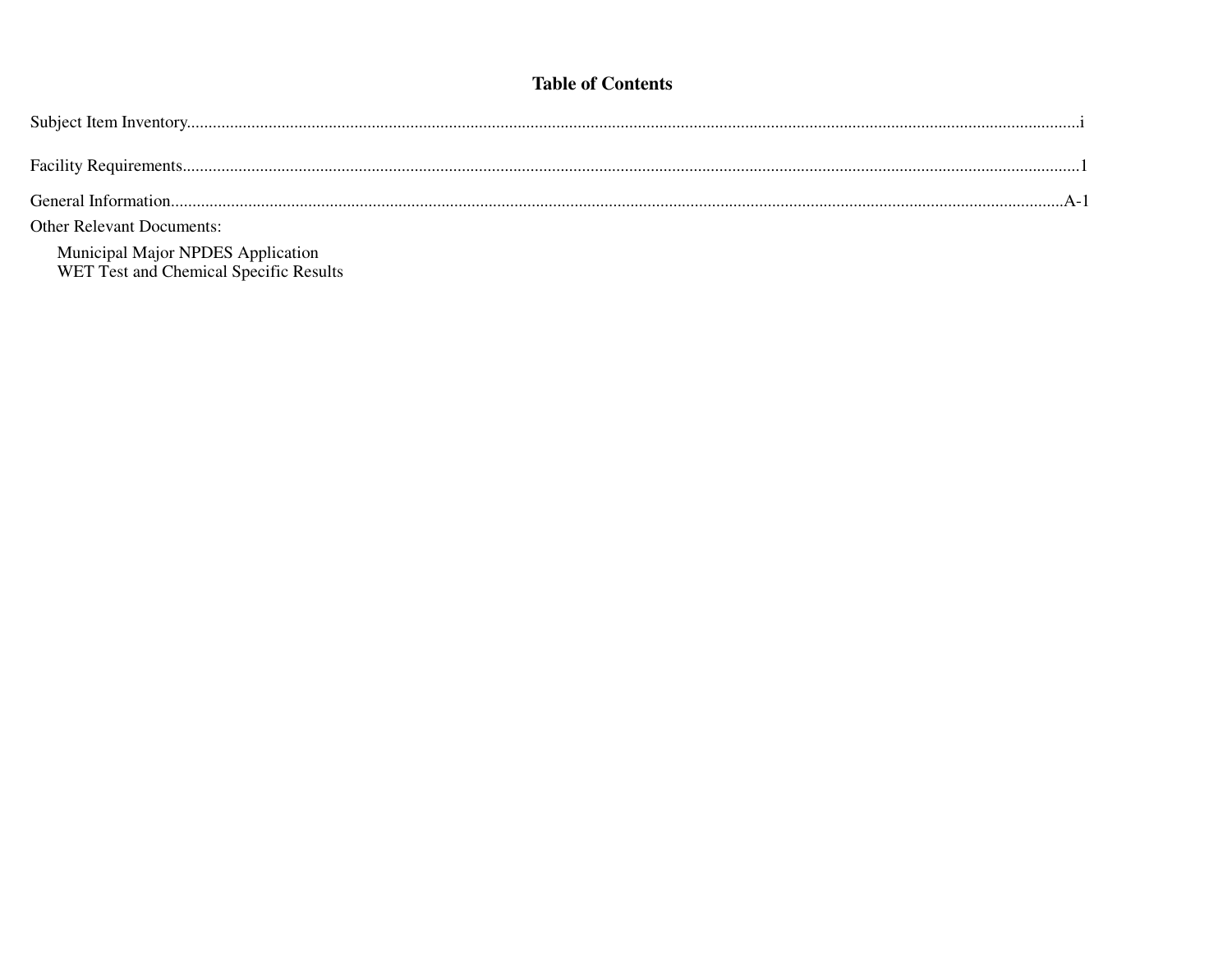#### Permit Number:MS0043010 Activity ID No.: PER20210001Jackson County Utility Authority, POTW 2CSubject Item Inventory

## **Subject Item Inventory:**

| ID          | Designation   | <b>Description</b>                           |
|-------------|---------------|----------------------------------------------|
| AI13274     | MS0043010     |                                              |
| <b>RPNT</b> | MS0043010-001 | Outfall 001 (Domestic/ Municipal Wastewater) |

### **Receiving Stream Relationships:**

| <b>Subject Item</b>                                |                                              | Relationship    | <b>Receiving Stream</b>      |
|----------------------------------------------------|----------------------------------------------|-----------------|------------------------------|
| RPNT1 Outfall 001 (Domestic/ Municipal Wastewater) |                                              | Discharges Into | <b>West Pascagoula River</b> |
| <b>KEY</b>                                         |                                              |                 |                              |
| $ACT = Activity$                                   | $AI = Agency Interest$                       |                 |                              |
| $AREA = Area$                                      | CAFO = Concentrated Animal Feeding Operation |                 |                              |
| $CONT = Control$ Device                            | $EQPT = Equipment$                           |                 |                              |
| $IA = Insignificant Activity$                      | $IMPD = Important$                           |                 |                              |
| $MAFO = Animal Feeding Operation$                  | $PCS = PCs$                                  |                 |                              |
| $RPNT = Release Point$                             | $TRMT = Treatment$                           |                 |                              |
| WDPT = Withdrawal Point                            |                                              |                 |                              |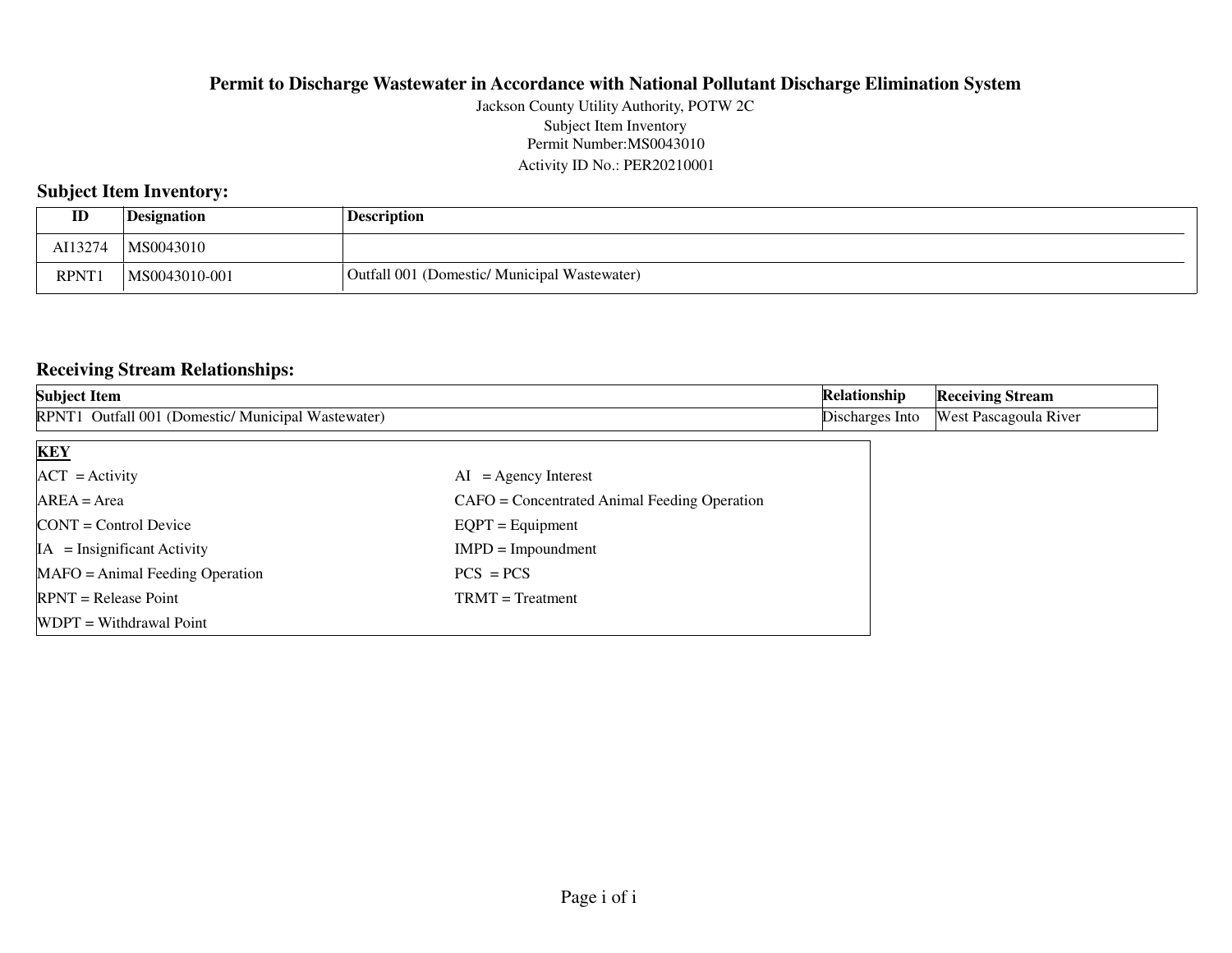## **EFFLUENT LIMITATIONS AND MONITORING REQUIREMENTS**

#### **Outfall 001 (Domestic/ Municipal Wastewater)Subject Item:**

#### **RPNT0000000001: MS0043010-001**

#### Such discharges shall be limited and monitored by the permittee as specified below:

|                                                                             | <b>Discharge Limitations</b>                          |                                                       |                                                     |                                      |                                           |                                           | <b>Monitoring Requirements</b>            |                                  |                        |                     |
|-----------------------------------------------------------------------------|-------------------------------------------------------|-------------------------------------------------------|-----------------------------------------------------|--------------------------------------|-------------------------------------------|-------------------------------------------|-------------------------------------------|----------------------------------|------------------------|---------------------|
| <b>Parameter</b>                                                            | <b>Quantity /</b><br><b>Loading</b><br><b>Average</b> | <b>Quantity</b> /<br><b>Loading</b><br><b>Maximum</b> | <b>Quantity</b> /<br><b>Loading</b><br><b>Units</b> | Quality /<br>Conc.<br><b>Minimum</b> | <b>Quality</b><br>Conc.<br><b>Average</b> | <b>Quality</b><br>Conc.<br><b>Maximum</b> | <b>Quality</b> /<br>Conc.<br><b>Units</b> | <b>Frequency</b>                 | <b>Sample Type</b>     | <b>Which Months</b> |
| Ammonia Nitrogen, Total<br>(as N)<br><b>Effluent</b>                        | Report<br>Maximum<br>Monthly<br>Average               | Report<br>Maximum<br>Weekly<br>Average                | pounds per<br>day                                   | ******                               | Report<br>Maximum<br>Monthly<br>Average   | Report<br>Maximum<br>Weekly<br>Average    | mg/L                                      | 3 Times per Week 24-hr Composite |                        | Jan-Dec             |
| Ammonia Nitrogen, Total<br>(as N)<br><b>Influent</b>                        | Report<br>Maximum<br>Monthly<br>Average               | Report<br>Maximum<br>Weekly<br>Average                | pounds per<br>day                                   | ******                               | Report<br>Maximum<br>Monthly<br>Average   | Report<br>Maximum<br>Weekly<br>Average    | mg/L                                      | 3 Times per Week 24-hr Composite |                        | Jan-Dec             |
| <b>Chlorine</b> , total residual<br><b>Effluent</b>                         | ******                                                | ******                                                | ******                                              | ******                               | 0.052<br>Maximum<br>Monthly<br>Average    | 0.091<br>Maximum<br>Weekly<br>Average     | mg/L                                      | Daily                            | <b>Grab Sampling</b>   | Jan-Dec             |
| <b>Enterococci</b><br><b>Effluent</b>                                       | ******                                                | ******                                                | ******                                              | ******                               | 35<br>Maximum<br>Monthly<br>Average       | 130<br>Maximum<br>Weekly<br>Average       | $#$ of<br>colonies/100<br>ml              | 3 Times per Week Grab Sampling   |                        | Jan-Dec             |
| <b>Flow</b><br><b>Effluent</b>                                              | 4.0<br>Maximum<br>Monthly<br>Average                  | Report<br>Maximum<br>Weekly<br>Average                | Million<br>Gallons per<br>Day                       | ******                               | ******                                    | ******                                    | ******                                    | Daily                            | Continuous<br>Recorder | Jan-Dec             |
| <b>Nitrogen</b> (Total)<br><b>Effluent</b>                                  | Report<br>Maximum<br>Monthly<br>Average               | Report<br>Maximum<br>Weekly<br>Average                | pounds per<br>day                                   | ******                               | ******                                    | ******                                    | ******                                    | Monthly                          | 24-hr Composite        | Jan-Dec             |
| Nitrogen (Total)<br><b>Influent</b>                                         | Report<br>Maximum<br>Monthly<br>Average               | Report<br>Maximum                                     | pounds per<br>day                                   | ******                               | Report<br>Maximum<br>Monthly<br>Average   | Report<br>Maximum<br>Weekly<br>Average    | mg/L                                      | Monthly                          | 24-hr Composite        | Jan-Dec             |
| Oxygen Demand,<br>biochemical, 5-day<br>$(20$ degrees C)<br><b>Effluent</b> | 1000<br>Maximum<br>Monthly<br>Average                 | 1500<br>Maximum<br>Weekly<br>Average                  | pounds per<br>day                                   | ******                               | 30<br>Maximum<br>Monthly<br>Average       | 45<br>Maximum<br>Weekly<br>Average        | mg/L                                      | 3 Times per Week 24-hr Composite |                        | Jan-Dec             |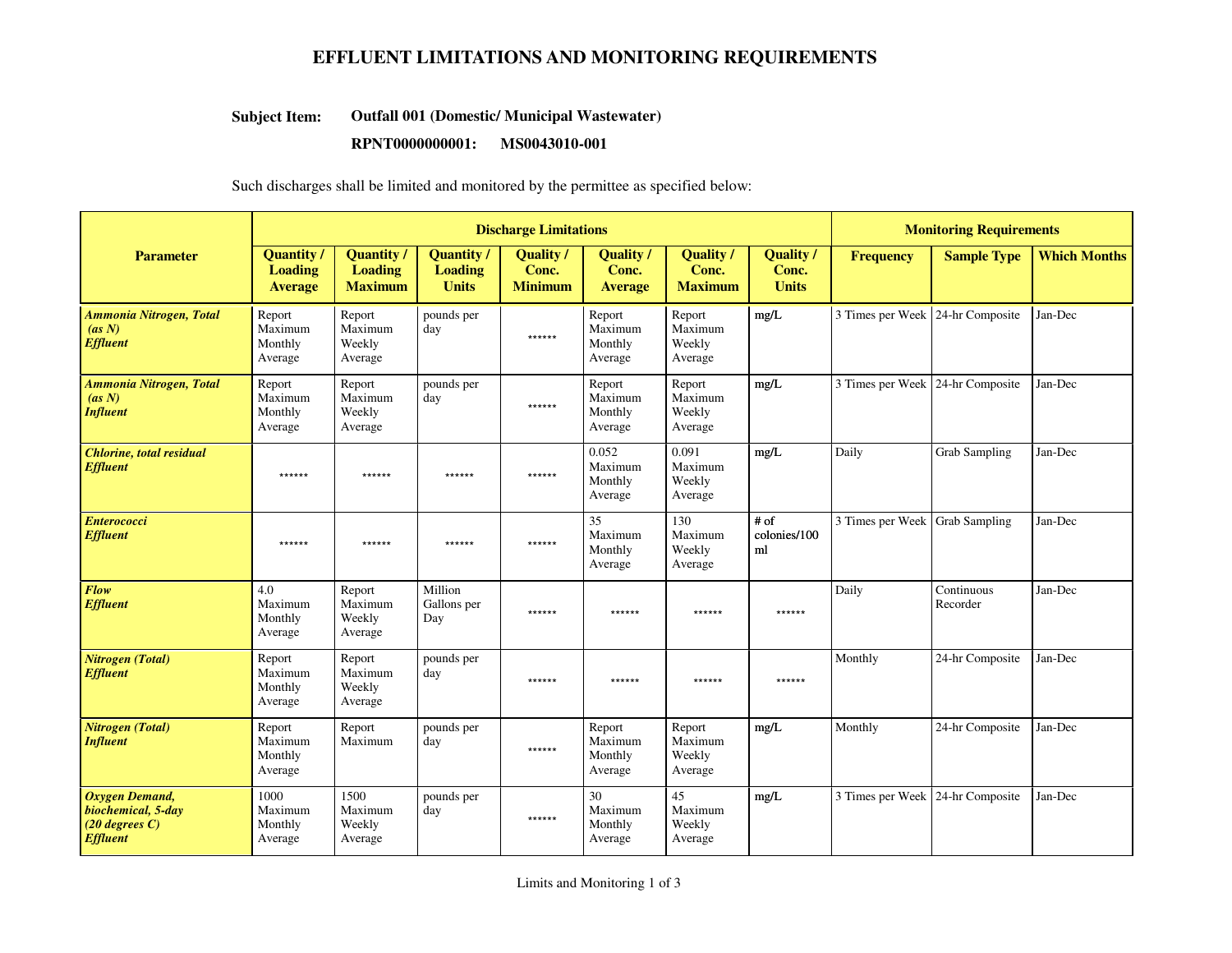## **EFFLUENT LIMITATIONS AND MONITORING REQUIREMENTS**

#### **Outfall 001 (Domestic/ Municipal Wastewater)Subject Item:**

#### **RPNT0000000001: MS0043010-001**

#### Such discharges shall be limited and monitored by the permittee as specified below:

|                                                                                    | <b>Discharge Limitations</b>                          |                                                       |                                                     |                                             |                                           | <b>Monitoring Requirements</b>            |                                           |                                  |                      |                     |
|------------------------------------------------------------------------------------|-------------------------------------------------------|-------------------------------------------------------|-----------------------------------------------------|---------------------------------------------|-------------------------------------------|-------------------------------------------|-------------------------------------------|----------------------------------|----------------------|---------------------|
| <b>Parameter</b>                                                                   | <b>Quantity /</b><br><b>Loading</b><br><b>Average</b> | <b>Quantity /</b><br><b>Loading</b><br><b>Maximum</b> | <b>Quantity</b> /<br><b>Loading</b><br><b>Units</b> | <b>Quality</b> /<br>Conc.<br><b>Minimum</b> | <b>Quality</b><br>Conc.<br><b>Average</b> | <b>Quality</b><br>Conc.<br><b>Maximum</b> | <b>Quality</b> /<br>Conc.<br><b>Units</b> | <b>Frequency</b>                 | <b>Sample Type</b>   | <b>Which Months</b> |
| <b>Oxygen Demand,</b><br>biochemical, 5-day<br>$(20$ degrees C)<br><b>Influent</b> | Report<br>Maximum<br>Monthly<br>Average               | Report<br>Maximum<br>Weekly<br>Average                | pounds per<br>day                                   | ******                                      | Report<br>Maximum<br>Monthly<br>Average   | Report<br>Maximum<br>Weekly<br>Average    | mg/L                                      | 3 Times per Week 24-hr Composite |                      | Jan-Dec             |
| Oxygen Demand,<br>biochemical, 5-day<br>$(20$ degrees C)<br><b>Percent Removal</b> | ******                                                | ******                                                | ******                                              | 85<br>Minimum                               | ******                                    | ******                                    | $\%$                                      | Monthly                          | Calculations         | Jan-Dec             |
| Oxygen, dissolved<br><b>Effluent</b>                                               | ******                                                | ******                                                | ******                                              | 6.0<br>Minimum                              | ******                                    | ******                                    | mg/L                                      | 3 Times per Week                 | <b>Grab Sampling</b> | Jan-Dec             |
| Oxygen, dissolved<br><b>In Aeration Unit</b>                                       | ******                                                | ******                                                | ******                                              | Report<br>Minimum                           | ******                                    | Report<br>Maximum                         | mg/L                                      | 3 Times per Week Grab Sampling   |                      | Jan-Dec             |
| pH<br><b>Effluent</b>                                                              | ******                                                | ******                                                | ******                                              | 6.0<br>Minimum                              | ******                                    | 9.0<br>Maximum                            | <b>SU</b>                                 | Daily                            | <b>Grab Sampling</b> | Jan-Dec             |
| <b>Phosphorus (Total)</b><br><b>Effluent</b>                                       | Report<br>Maximum<br>Monthly<br>Average               | Report<br>Maximum<br>Weekly<br>Average                | pounds per<br>day                                   | ******                                      | ******                                    | ******                                    | ******                                    | Monthly                          | 24-hr Composite      | Jan-Dec             |
| <b>Phosphorus (Total)</b><br><b>Influent</b>                                       | Report<br>Maximum<br>Monthly<br>Average               | Report<br>Maximum                                     | pounds per<br>day                                   | ******                                      | Report<br>Maximum<br>Monthly<br>Average   | Report<br>Maximum<br>Weekly<br>Average    | mg/L                                      | Monthly                          | 24-hr Composite      | Jan-Dec             |
| <b>Sludge Settleability 30</b><br><b>Minute</b><br><b>In Aeration Unit</b>         | ******                                                | ******                                                | ******                                              | Report<br>Minimum                           | ******                                    | Report<br>Maximum                         | mI/L                                      | 3 Times per Week                 | Measurement          | Jan-Dec             |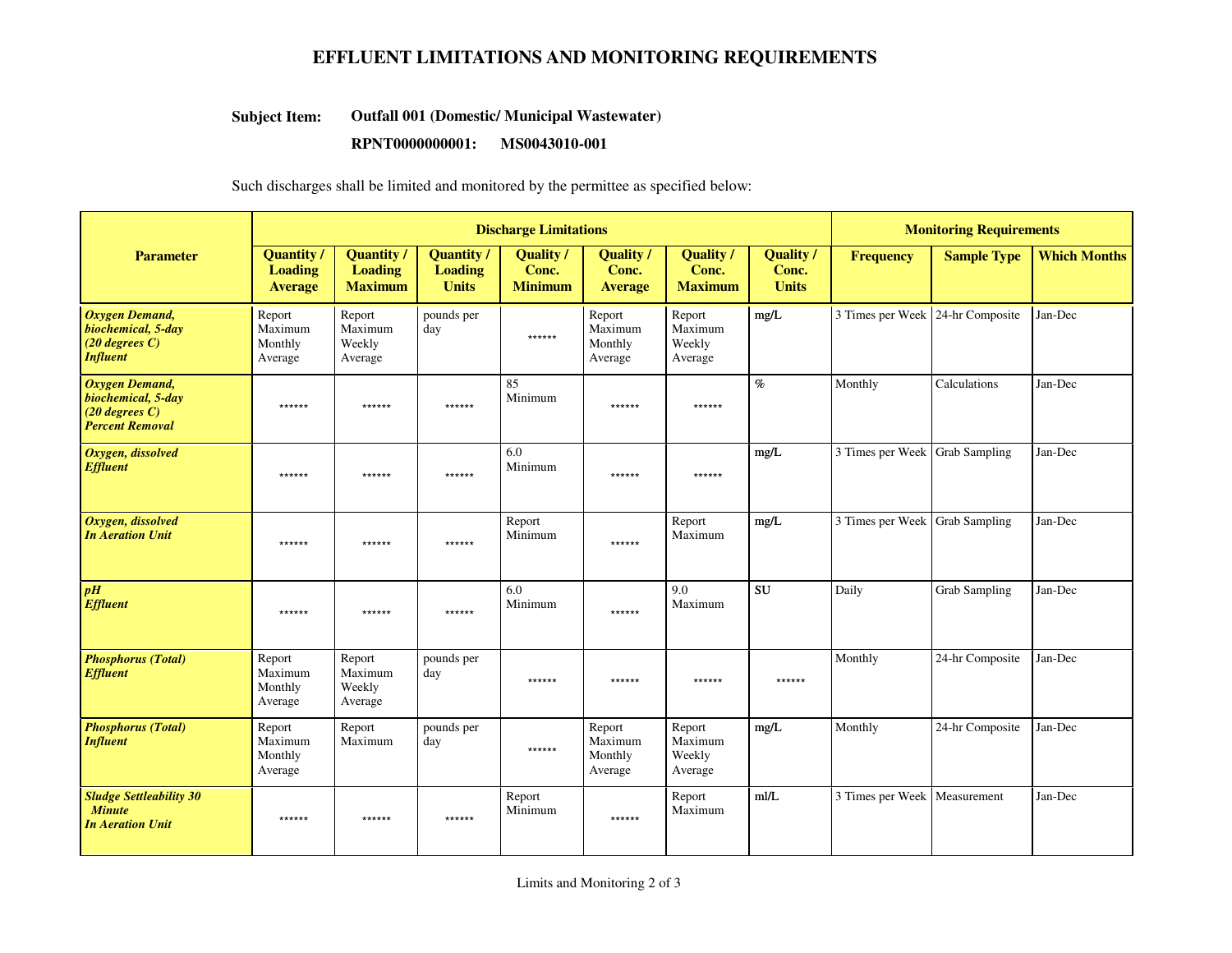## **EFFLUENT LIMITATIONS AND MONITORING REQUIREMENTS**

#### **Outfall 001 (Domestic/ Municipal Wastewater)Subject Item:**

#### **RPNT0000000001: MS0043010-001**

Such discharges shall be limited and monitored by the permittee as specified below:

|                                                           | <b>Discharge Limitations</b>                   |                                                       |                                             |                                     |                                             |                                             |                                    |                                  | <b>Monitoring Requirements</b> |                     |  |
|-----------------------------------------------------------|------------------------------------------------|-------------------------------------------------------|---------------------------------------------|-------------------------------------|---------------------------------------------|---------------------------------------------|------------------------------------|----------------------------------|--------------------------------|---------------------|--|
| <b>Parameter</b>                                          | Quantity /<br><b>Loading</b><br><b>Average</b> | <b>Quantity</b> /<br><b>Loading</b><br><b>Maximum</b> | Quantity/<br><b>Loading</b><br><b>Units</b> | Quality/<br>Conc.<br><b>Minimum</b> | <b>Quality</b> /<br>Conc.<br><b>Average</b> | <b>Quality</b> /<br>Conc.<br><b>Maximum</b> | Quality /<br>Conc.<br><b>Units</b> | <b>Frequency</b>                 | <b>Sample Type</b>             | <b>Which Months</b> |  |
| <b>Solids (Total Suspended)</b><br><b>Effluent</b>        | 1000<br>Maximum<br>Monthly<br>Average          | 1500<br>Maximum<br>Weekly<br>Average                  | pounds per<br>day                           | ******                              | 30<br>Maximum<br>Monthly<br>Average         | 45<br>Maximum<br>Weekly<br>Average          | mg/L                               | 3 Times per Week 24-hr Composite |                                | Jan-Dec             |  |
| <b>Solids (Total Suspended)</b><br><b>Influent</b>        | Report<br>Maximum<br>Monthly<br>Average        | Report<br>Maximum<br>Weekly<br>Average                | pounds per<br>day                           | ******                              | Report<br>Maximum<br>Monthly<br>Average     | Report<br>Maximum<br>Weekly<br>Average      | mg/L                               | 3 Times per Week 24-hr Composite |                                | Jan-Dec             |  |
| <b>Solids (Total Suspended)</b><br><b>Percent Removal</b> | ******                                         | ******                                                | ******                                      | 85<br>Minimum                       | ******                                      | ******                                      | $\%$                               | Monthly                          | Calculations                   | Jan-Dec             |  |
| <b>Mercury</b><br>(Total Recoverable)<br><b>Effluent</b>  | ******                                         | ******                                                | ******                                      | ******                              | Report<br>Maximum<br>Monthly<br>Average     | Report<br>Maximum<br>Weekly<br>Average      | mg/L                               | Annually                         | Grab Sampling                  | Jan-Dec             |  |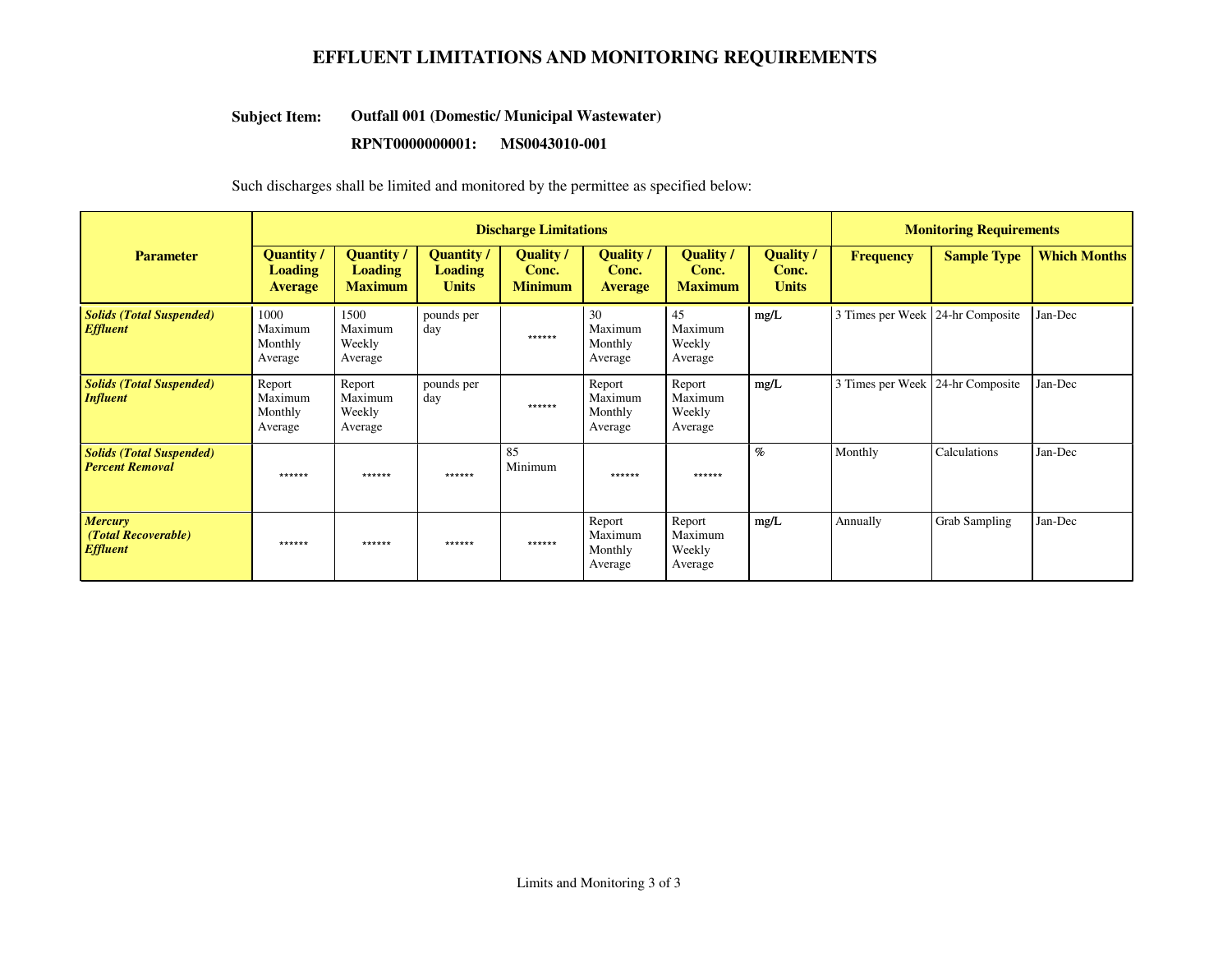Jackson County Utility Authority, POTW 2CFacility Requirements Permit Number:MS0043010Activity ID No.: PER20210001

## **AI0000013274 (MS0043010):**

Limitation Requirements:

| Condition<br>No. | Parameter | Condition                                                                                                                                                                                                                                                                                              |
|------------------|-----------|--------------------------------------------------------------------------------------------------------------------------------------------------------------------------------------------------------------------------------------------------------------------------------------------------------|
| $L-1$            |           | There shall be no discharge of floating solids or visible foam in other than trace amounts. [11 Miss. Admin. Code Pt. 6, R.<br>2.2.A(2).                                                                                                                                                               |
| $L-2$            |           | The effluent shall not cause an accumulation of solids or sewage sludges in the receiving stream. [11 Miss. Admin. Code Pt. 6, R.<br>2.2.A(2).                                                                                                                                                         |
| $L-3$            |           | The discharges shall not cause the occurrence of a visible sheen on the surface of the receiving waters. [11 Miss. Admin. Code Pt.<br>6, R. 2.2.A(2).                                                                                                                                                  |
| $L-4$            |           | Samples taken in compliance with the monitoring requirements specified in this permit shall be taken at the nearest accessible<br>point after final treatment but prior to mixing with the receiving stream or as otherwise specified in this permit. [11 Miss. Admin.<br>Code Pt. 6, R. 1.1.4.A(28).] |

Record-Keeping Requirements:

| Condition<br>No. | Condition                                                                                                                                                                             |  |  |  |  |  |  |
|------------------|---------------------------------------------------------------------------------------------------------------------------------------------------------------------------------------|--|--|--|--|--|--|
| $R-1$            | Recording of Results                                                                                                                                                                  |  |  |  |  |  |  |
|                  | For each measurement or sample taken pursuant to the requirements of this permit, the permittee shall maintain records of all information obtained from such<br>monitoring including: |  |  |  |  |  |  |
|                  | (1) The exact place, date, and time of sampling;                                                                                                                                      |  |  |  |  |  |  |
|                  | (2) The dates the analyses were performed;                                                                                                                                            |  |  |  |  |  |  |
|                  | (3) The person(s) who performed the analyses;                                                                                                                                         |  |  |  |  |  |  |
|                  | (4) The analytical techniques, procedures or methods used; and                                                                                                                        |  |  |  |  |  |  |
|                  | (5) The results of all required analyses. $[11$ Miss. Admin. Code Pt. 6, R. $1.1.4.A(29)(a).]$                                                                                        |  |  |  |  |  |  |

Page 1 of 21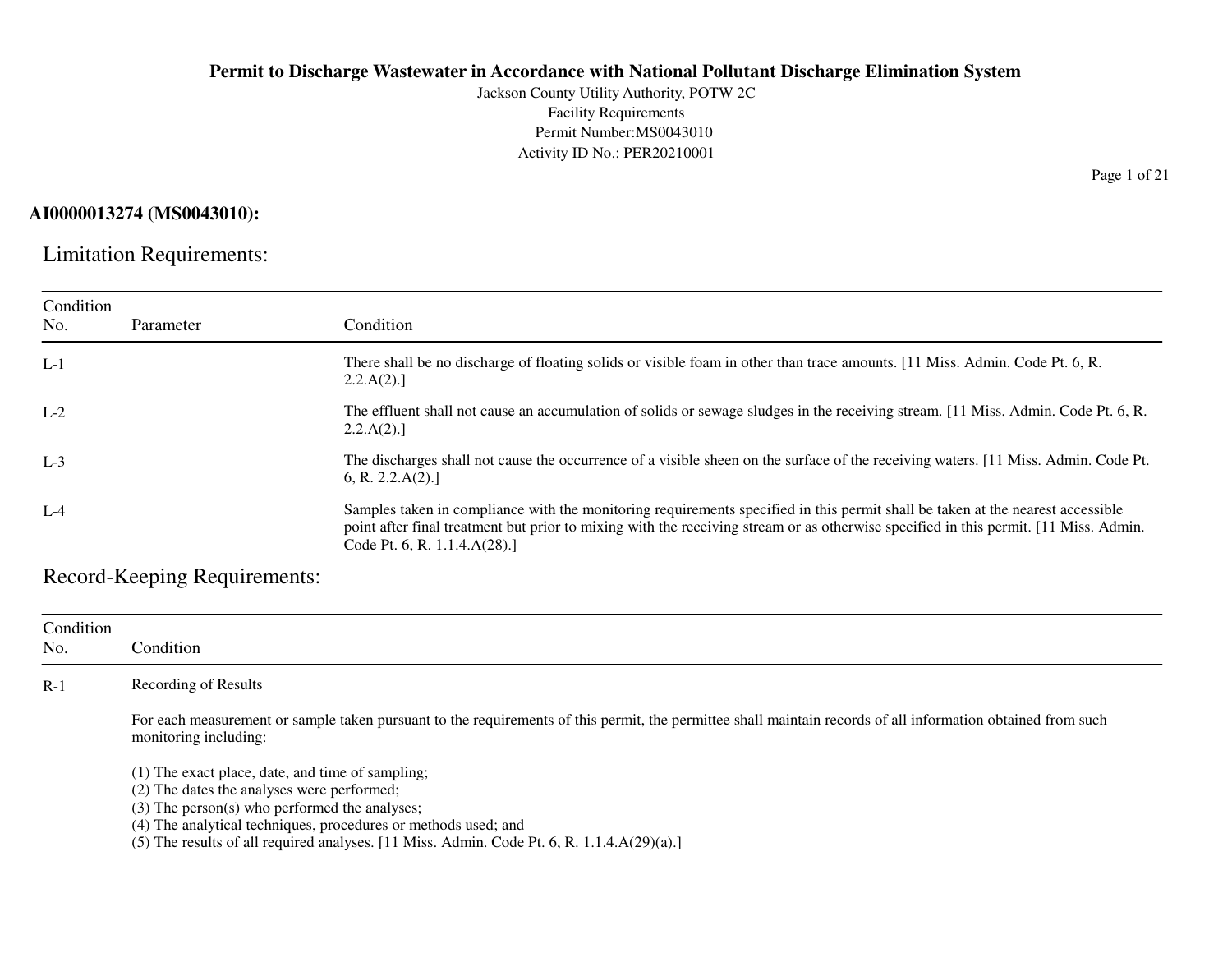Jackson County Utility Authority, POTW 2CFacility Requirements Permit Number:MS0043010Activity ID No.: PER20210001

## **AI0000013274 (continued):**

Submittal/Action Requirements:

| Condition<br>No. | Condition                                                                                                                                                                                                                                                                                                                                                                                                                                                                                                                                                                                                                                                                                                                                                                                                                                                                                                                                                                                                                                                                                                                                                                                                                                                                                                                                                                                                                                                                                                                                                                                                                                                                             |
|------------------|---------------------------------------------------------------------------------------------------------------------------------------------------------------------------------------------------------------------------------------------------------------------------------------------------------------------------------------------------------------------------------------------------------------------------------------------------------------------------------------------------------------------------------------------------------------------------------------------------------------------------------------------------------------------------------------------------------------------------------------------------------------------------------------------------------------------------------------------------------------------------------------------------------------------------------------------------------------------------------------------------------------------------------------------------------------------------------------------------------------------------------------------------------------------------------------------------------------------------------------------------------------------------------------------------------------------------------------------------------------------------------------------------------------------------------------------------------------------------------------------------------------------------------------------------------------------------------------------------------------------------------------------------------------------------------------|
| $S-1$            | Sludge Management Requirements.                                                                                                                                                                                                                                                                                                                                                                                                                                                                                                                                                                                                                                                                                                                                                                                                                                                                                                                                                                                                                                                                                                                                                                                                                                                                                                                                                                                                                                                                                                                                                                                                                                                       |
|                  | (1) General Compliance: The permittee shall comply with all existing Federal and State laws and regulations that apply to its sewage sludge use and disposal<br>practice(s), with the Mississippi Nonhazardous Waste Management Regulations and with the CWA Section 405(d) technical standards when promulgated.<br>(2) Reopener: If an applicable "acceptable management practice" or numerical limitation for pollutants in sewage sludge promulgated under Section $405(d)(2)$ of the<br>Clean Water Act, as amended by the Water Quality Act of 1987, is more stringent than the sludge pollutant limit or acceptable managment practice in this permit, or<br>controls a pollutant to conform to the requirements promulgated under Section $405(d)(2)$ . The permittee shall comply with the limitations by no later than the<br>compiance deadline specified in the applicable regulations as required by Section $405(d)(2)(D)$ of the Clean Water Act.<br>(3) Notice of Change in Sludge Disposal Practice: The permittee shall give prior notice to the Director of any change(s) planned in the permittee's sludge use or<br>disposal practice.<br>(4) Cause for Modification: 40 CFR 122.62(a)(1) provides that the following is a cause for modification but not revocation and reissuance of permits except when<br>the permittee requests or agrees.<br>(5) Alterations: There are material and substantial changes or additions to the permitted facility or activity which occurred after permit issuance which justify the<br>application of permit conditions that are different or absent in the existing permit. [11 Miss. Admin. Code Pt. 6, Ch. 1, Subch. 1.] |

Page 2 of 21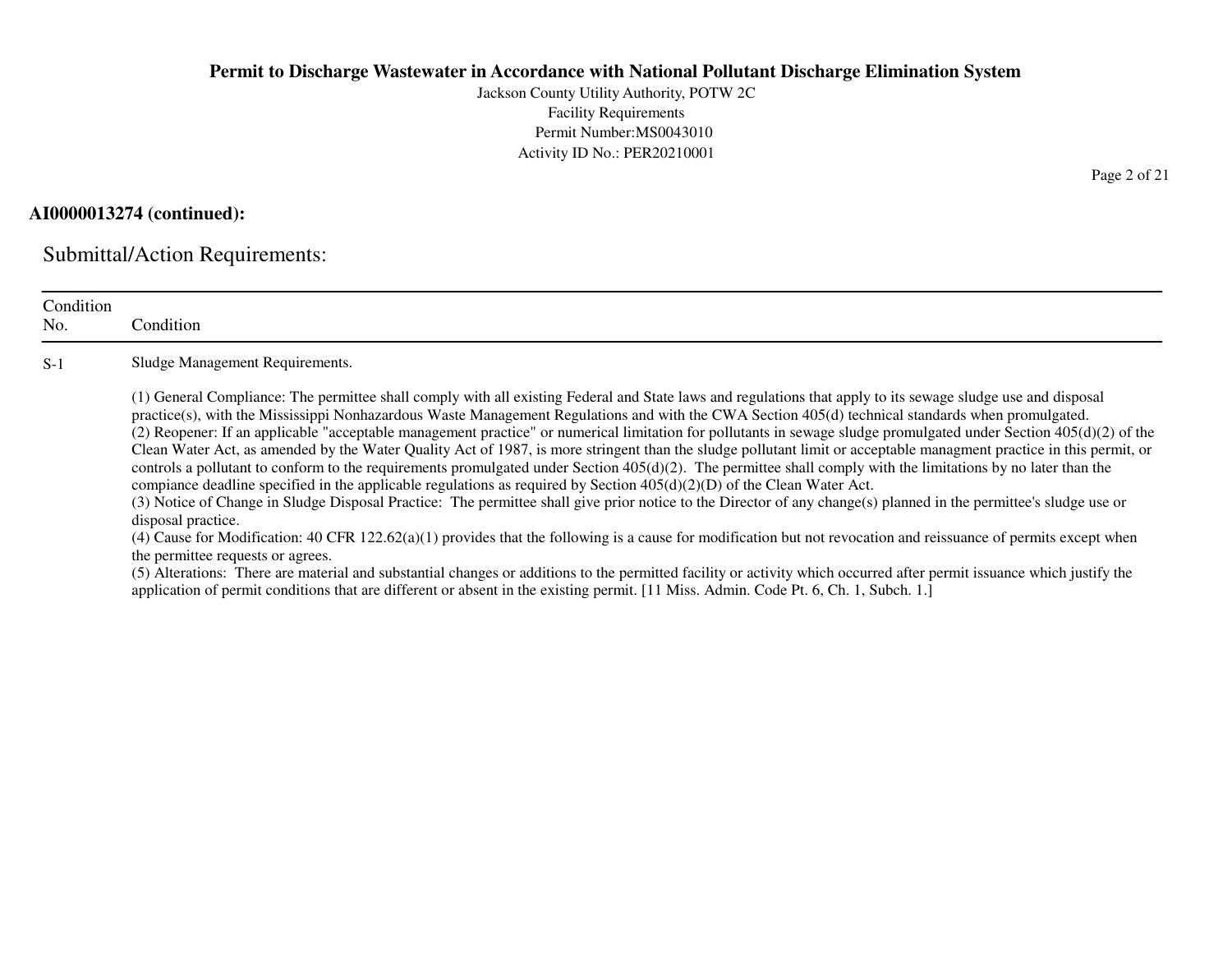Jackson County Utility Authority, POTW 2CFacility Requirements Permit Number:MS0043010Activity ID No.: PER20210001

## **AI0000013274 (continued):**

Submittal/Action Requirements:

| Condition<br>No. | Condition                                                                                                                                                                                                                                                                                                                                                                                                                                                                                                                                                                                                                                                                                                                                                                                                                                                                                                                                                                                                                                                                                                                                                                                                                                                                                                                                                                                                                                                                                                                                                                                                                                                                                                                                                                                                                                                                                                                                                                                                                               |
|------------------|-----------------------------------------------------------------------------------------------------------------------------------------------------------------------------------------------------------------------------------------------------------------------------------------------------------------------------------------------------------------------------------------------------------------------------------------------------------------------------------------------------------------------------------------------------------------------------------------------------------------------------------------------------------------------------------------------------------------------------------------------------------------------------------------------------------------------------------------------------------------------------------------------------------------------------------------------------------------------------------------------------------------------------------------------------------------------------------------------------------------------------------------------------------------------------------------------------------------------------------------------------------------------------------------------------------------------------------------------------------------------------------------------------------------------------------------------------------------------------------------------------------------------------------------------------------------------------------------------------------------------------------------------------------------------------------------------------------------------------------------------------------------------------------------------------------------------------------------------------------------------------------------------------------------------------------------------------------------------------------------------------------------------------------------|
| $S-2$            | Pretreatment Requirements.                                                                                                                                                                                                                                                                                                                                                                                                                                                                                                                                                                                                                                                                                                                                                                                                                                                                                                                                                                                                                                                                                                                                                                                                                                                                                                                                                                                                                                                                                                                                                                                                                                                                                                                                                                                                                                                                                                                                                                                                              |
|                  | (1) This permit shall be modified, or alternately revoked and reissued by a date to be determined to incorporate and approved municipal pretreatment program as<br>required under Section 402(b)(8) of the Federal Water Pollution Control Act and implementing regulations or by the requirements of the approved State<br>pretreatment program, as appropriate.<br>(2) Effluent limitations from this discharge are listed in the Effluent Limitations section of this permit. If it becomes apparent that other pollutants attributable to<br>inputs from major contributing industries using the municipal system are also present in the permittee's discharge, this permit may be revised to specify effluent<br>limitations for any or all of such other pollutants in accordance with best practicable technology or water quality standards.<br>(3) Under no circumstances shall the permittee allow introduction of the following wastes or pollutants into the waste treatment system.<br>(a) Pollutants which create a fire or explosion hazard in the treatment works;<br>(b) Pollutants which will cause corrosive structural damage to treatment works; but in no case discharges with a pH designed lower than 5.0, unless the works are<br>specifically designed to accomodate such discharges;<br>(c) Solids or viscous substances in amounts which cause obstructions to the flow in sewer or interference with the proper operation of the treatment works;<br>(d) Wastewaters at a flow rate and/or pollutant discharge rate which is excessive over relatively short time periods so as to cause a loss of treatment efficiency;<br>(e) Heat in amounts which will inhibit biological activity in the treatment works resulting in interference, but in no case heat in such quantities that the temperature<br>of the influent exceeds 40 degrees Celsius (104 degrees Fahrenheit), unless approval for alternate limits has been granted by the Permit Board. [11 Miss. Admin.<br>Code Pt. 6, Ch. 1, Subch. 1.] |
| $S-3$            | Reporting                                                                                                                                                                                                                                                                                                                                                                                                                                                                                                                                                                                                                                                                                                                                                                                                                                                                                                                                                                                                                                                                                                                                                                                                                                                                                                                                                                                                                                                                                                                                                                                                                                                                                                                                                                                                                                                                                                                                                                                                                               |
|                  | Monitoring results obtained during the previous reporting period shall be summarized and reported on a Discharge Monitoring Report (DMR). DMR data must be<br>submitted submitted electronically using the MDEQ NetDMR system NO LATER THAT THE 28TH DAY OF THE MONTH FOLLOWING THE COMPLETED<br>REPORTING PERIOD.                                                                                                                                                                                                                                                                                                                                                                                                                                                                                                                                                                                                                                                                                                                                                                                                                                                                                                                                                                                                                                                                                                                                                                                                                                                                                                                                                                                                                                                                                                                                                                                                                                                                                                                      |
|                  | DMRs and all other reports required herein, shall be signed in accordance with 11 Miss. Admin. Code Pt. 6, R. 1.1.4. $A(15)(c)(1)$ . of the Mississippi Wastewater<br>Regulations. [11 Miss. Admin. Code Pt. 6, R. 1.1.4.A(15)c(1)., 40 CFR 122.21(1)(4)(i)]                                                                                                                                                                                                                                                                                                                                                                                                                                                                                                                                                                                                                                                                                                                                                                                                                                                                                                                                                                                                                                                                                                                                                                                                                                                                                                                                                                                                                                                                                                                                                                                                                                                                                                                                                                            |

Page 3 of 21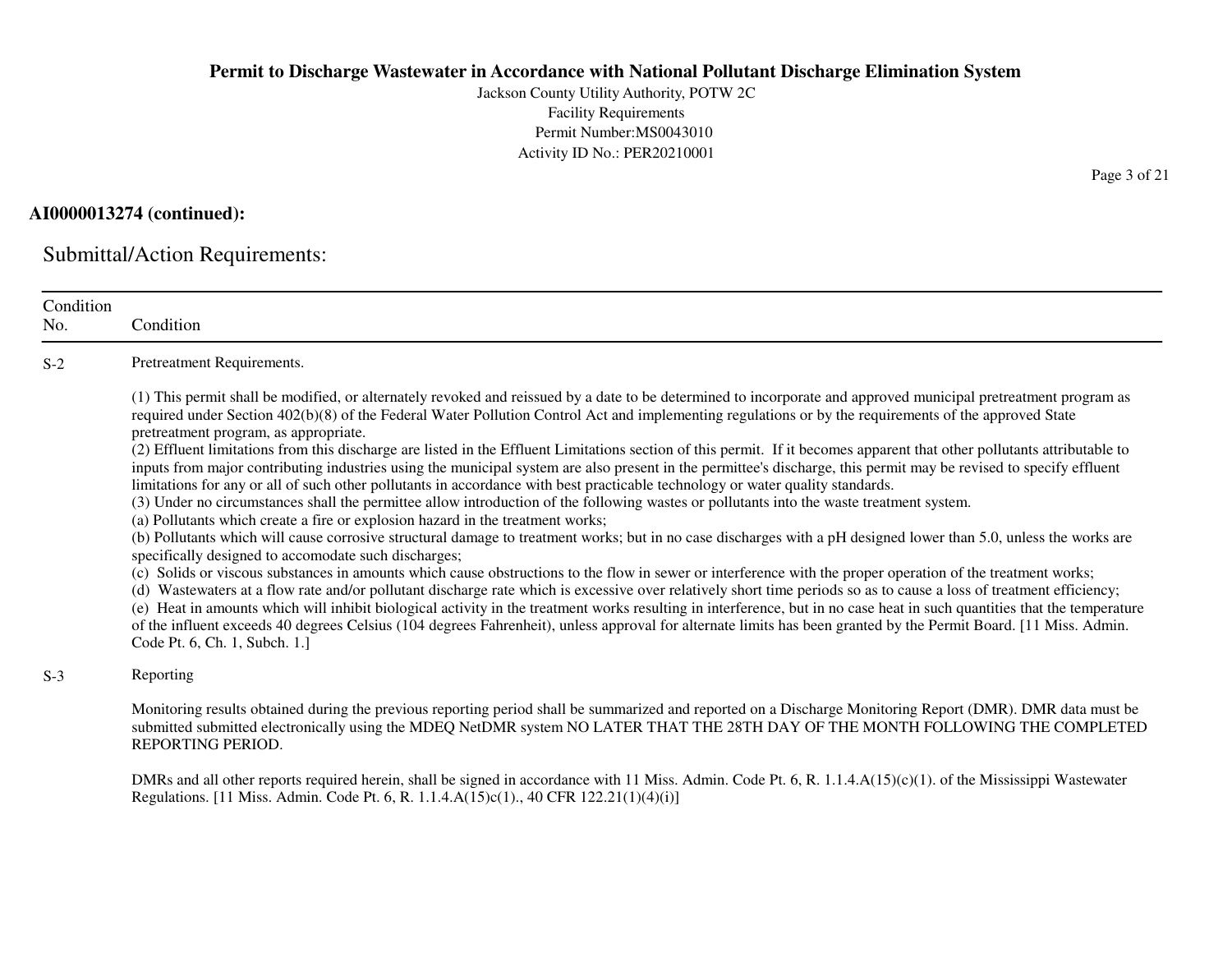Jackson County Utility Authority, POTW 2CFacility Requirements Permit Number:MS0043010Activity ID No.: PER20210001

## **AI0000013274 (continued):**

Submittal/Action Requirements:

Miss. Admin. Code Pt. 6, R. 1.1.4.A(29)(f)., 40 CFR 122.41.(1)(7)]

| Condition<br>No. | Condition                                                                                                                                                                                                                                                                                                                                                                                                                                                                                                                                                                                                                                                                                                           |
|------------------|---------------------------------------------------------------------------------------------------------------------------------------------------------------------------------------------------------------------------------------------------------------------------------------------------------------------------------------------------------------------------------------------------------------------------------------------------------------------------------------------------------------------------------------------------------------------------------------------------------------------------------------------------------------------------------------------------------------------|
| $S-4$            | Noncompliance Notification - Twenty-Four Hour Reporting                                                                                                                                                                                                                                                                                                                                                                                                                                                                                                                                                                                                                                                             |
|                  | (1) The permittee shall report any noncompliance which may endanger health or the environment. Any information shall be provided orally within 24 hours from<br>the time the permittee becomes aware of the circumstances. A written submission shall also be provided within 5 days of the time the permittee becomes aware of<br>the circumstances. The written submission shall contain a description of the noncompliance and its cause; the period of noncompliance, including exact dates and<br>times, and if the noncompliance has not been corrected, the anticipated time it is expected to continue; and steps taken or planned to reduce, eliminate, and/or<br>prevent recurrence of the noncompliance. |
|                  | (2) The following shall be included as information which must be reported within 24 hours under this paragraph.<br>(i) Any unanticipated bypass which exceeds any effluent limitation in the permit.<br>(ii) Any upset which exceeds any effluent limitation in the permit.<br>(iii) Violation of a maximum daily discharge limitation for any of the pollutants listed by the Permit Board in the permit to be reported within 24 hours.<br>(iv) The Executive Director may waive the written report on a case-by-case basis for reports under paragraph (1) of this section if the oral report has been received<br>within 24 hours.                                                                              |
|                  | The Executive Director may waive the written report on a case-by-case basis for reports under paragraph (1) of this section if the oral report has been received<br>within 24 hours.                                                                                                                                                                                                                                                                                                                                                                                                                                                                                                                                |
|                  | All reports required by this condition which are submitted after December 20, 2025, shall be submitted by the permittee electronically as instructed by MDEQ. [11<br>Miss. Admin. Code Pt. 6, R. 1.1.4.A(29)(e)., 40 CFR 122.41.(1)(6)]                                                                                                                                                                                                                                                                                                                                                                                                                                                                             |
| $S-5$            | Noncompliance Notification - Other Noncompliance                                                                                                                                                                                                                                                                                                                                                                                                                                                                                                                                                                                                                                                                    |
|                  | The permittee shall report all instances of noncompliance not reported under the twenty-four hour reporting requirements, at the time monitoring reports are<br>submitted or within 30 days from the end of the month in which the noncompliance occurs. The reports shall contain the same information as is required under the<br>twenty-four hour reporting requirements contained in this permit.                                                                                                                                                                                                                                                                                                               |
|                  | All reports required by this condition which are submitted after December 20, 2025, shall be submitted by the permittee electronically as instructed by MDEQ. [11]                                                                                                                                                                                                                                                                                                                                                                                                                                                                                                                                                  |

Page 4 of 21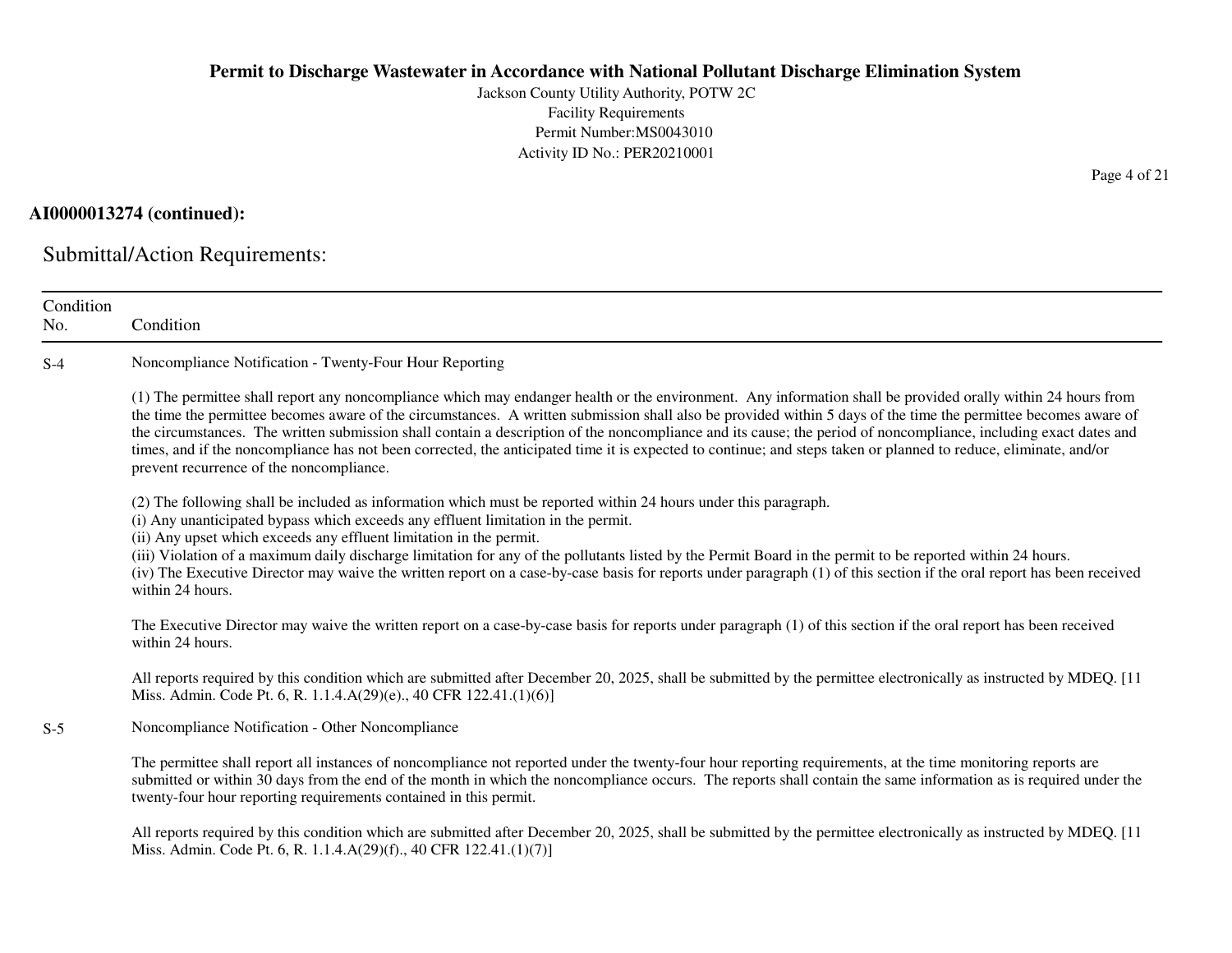Jackson County Utility Authority, POTW 2CFacility Requirements Permit Number:MS0043010Activity ID No.: PER20210001

## **AI0000013274 (continued):**

Submittal/Action Requirements:

| Condition<br>No. | Condition                                                                                                                                                                                                                                                                                                                                                                                                                             |
|------------------|---------------------------------------------------------------------------------------------------------------------------------------------------------------------------------------------------------------------------------------------------------------------------------------------------------------------------------------------------------------------------------------------------------------------------------------|
| $S-6$            | Noncompliance Notification - Other Information                                                                                                                                                                                                                                                                                                                                                                                        |
|                  | Where the permittee becomes aware that it failed to submit any relevant facts in a permit application, or submitted incorrect information in a permit application or in<br>any report to the Permit Board, it shall promptly submit such facts or information. [11 Miss. Admin. Code Pt. 6, R. 1.1.4.A(29)(g).]                                                                                                                       |
| $S-7$            | <b>Bypassing</b> -Notice                                                                                                                                                                                                                                                                                                                                                                                                              |
|                  | Anticipated bypass-<br>If the permittee knows in advance of the need for a bypass, it shall submit prior notice, if possible at least ten days before the date of the bypass.                                                                                                                                                                                                                                                         |
|                  | Unanticipated bypass-<br>The permittee shall submit notice of an unanticipated bypass as required by the twenty-four hour reporting requirements set forth in this permit.                                                                                                                                                                                                                                                            |
|                  | All reports required by this condition which are submitted after December 20, 2025, shall be submitted by the permittee electronically as instructed by MDEQ. [40]<br>CFR $122.41(m)(3)(i, ii)$                                                                                                                                                                                                                                       |
| $S-8$            | <b>Expiration of Permit</b>                                                                                                                                                                                                                                                                                                                                                                                                           |
|                  | At least 180 days prior to the expiration date of this permit pursuant to the State law and regulation, the permittee who wishes to continue to operate under this<br>permit shall submit an application to the Permit Board for reissuance. The Permit Board may grant permission to submit an application later than this, but no later<br>than the expiration date of the permit. $[11$ Miss. Admin. Code Pt. 6, R. $1.1.5.B(1).]$ |

Page 5 of 21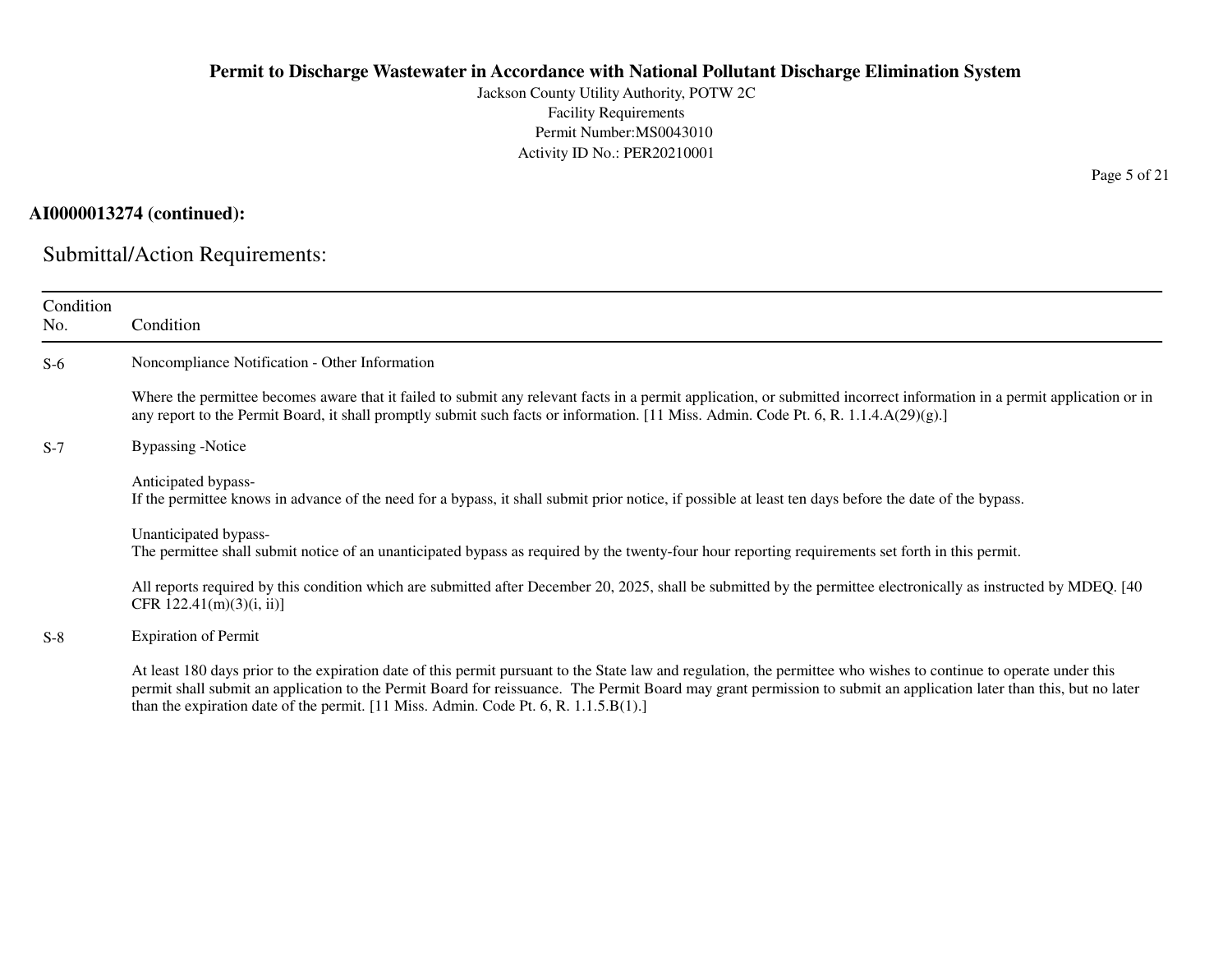Jackson County Utility Authority, POTW 2CFacility Requirements Permit Number:MS0043010Activity ID No.: PER20210001

## **AI0000013274 (continued):**

Narrative Requirements: **Definitions:**

| Condition<br>No. | Condition                                                                                                                                                                                                                                                                                                                                                                                                                                                                                                                                                                                   |
|------------------|---------------------------------------------------------------------------------------------------------------------------------------------------------------------------------------------------------------------------------------------------------------------------------------------------------------------------------------------------------------------------------------------------------------------------------------------------------------------------------------------------------------------------------------------------------------------------------------------|
| $T-1$            | <b>Definitions: General</b>                                                                                                                                                                                                                                                                                                                                                                                                                                                                                                                                                                 |
|                  | The permittee shall refer to 11 Miss. Admin. Code Pt. 6, R. 1.1.1.A for definitions of any permit term not specified in this permit. [11 Miss. Admin. Code Pt. 6, R.<br>1.1.1.A.]                                                                                                                                                                                                                                                                                                                                                                                                           |
| $T-2$            | Definitions: Monthly Average                                                                                                                                                                                                                                                                                                                                                                                                                                                                                                                                                                |
|                  | "Monthly Average" means the average of "daily discharges" over a calendar month, calculated as the sum of all "daily discharges" measured during a calendar<br>month divided by the number of "daily discharges" measured during the month. The monthly average for E coli bacteria is the geometric mean of "daily discharges"<br>measured during the calendar month. In computing the geometric mean for E coli bacteria, the value one (1) shall be substituted for sample results of zero. [11]<br>Miss. Admin. Code Pt. 6, R. 1.1.1.A(44).]                                            |
| $T-3$            | Definitions: Daily Discharge                                                                                                                                                                                                                                                                                                                                                                                                                                                                                                                                                                |
|                  | "Daily discharge" means the "discharge of a pollutant" measured during a calendar day or any 24-hour period that reasonably represents the calendar day for<br>purposes of sampling. For pollutants with limitations expressed in units of mass, the "daily discharge" is calculated as the total mass of the pollutant discharged<br>over the day. For pollutants with limitations expressed in other units of measurements, the "daily average" is calculated as the average measurement of the discharge<br>of the pollutant over the day. [11 Miss. Admin. Code Pt. 6, R. 1.1.1.A(15).] |
| $T-4$            | Definitions: Daily Maximum                                                                                                                                                                                                                                                                                                                                                                                                                                                                                                                                                                  |
|                  | "Daily maximum" means the highest "daily discharge" over a calendar month. [11 Miss. Admin. Code Pt. 6, R. 1.1.1.A(16).]                                                                                                                                                                                                                                                                                                                                                                                                                                                                    |
| $T-5$            | Definitions: Maximum Weekly Average                                                                                                                                                                                                                                                                                                                                                                                                                                                                                                                                                         |
|                  | Maximum Weekly Average means the highest "weekly average" over a monitoring period. [40 CFR 122]                                                                                                                                                                                                                                                                                                                                                                                                                                                                                            |
| $T-6$            | <b>Definitions: Toxic Pollutants</b>                                                                                                                                                                                                                                                                                                                                                                                                                                                                                                                                                        |
|                  | "Toxic pollutants" means any pollutant listed as toxic under Section $307(a)(1)$ or, in the case of "sludge use or disposal practices", any pollutant identified in<br>regulations implementing Section 405(d) of the Clean Water Act. [11 Miss. Admin. Code Pt. 6, R. 1.1.1.A(71).]                                                                                                                                                                                                                                                                                                        |

Page 6 of 21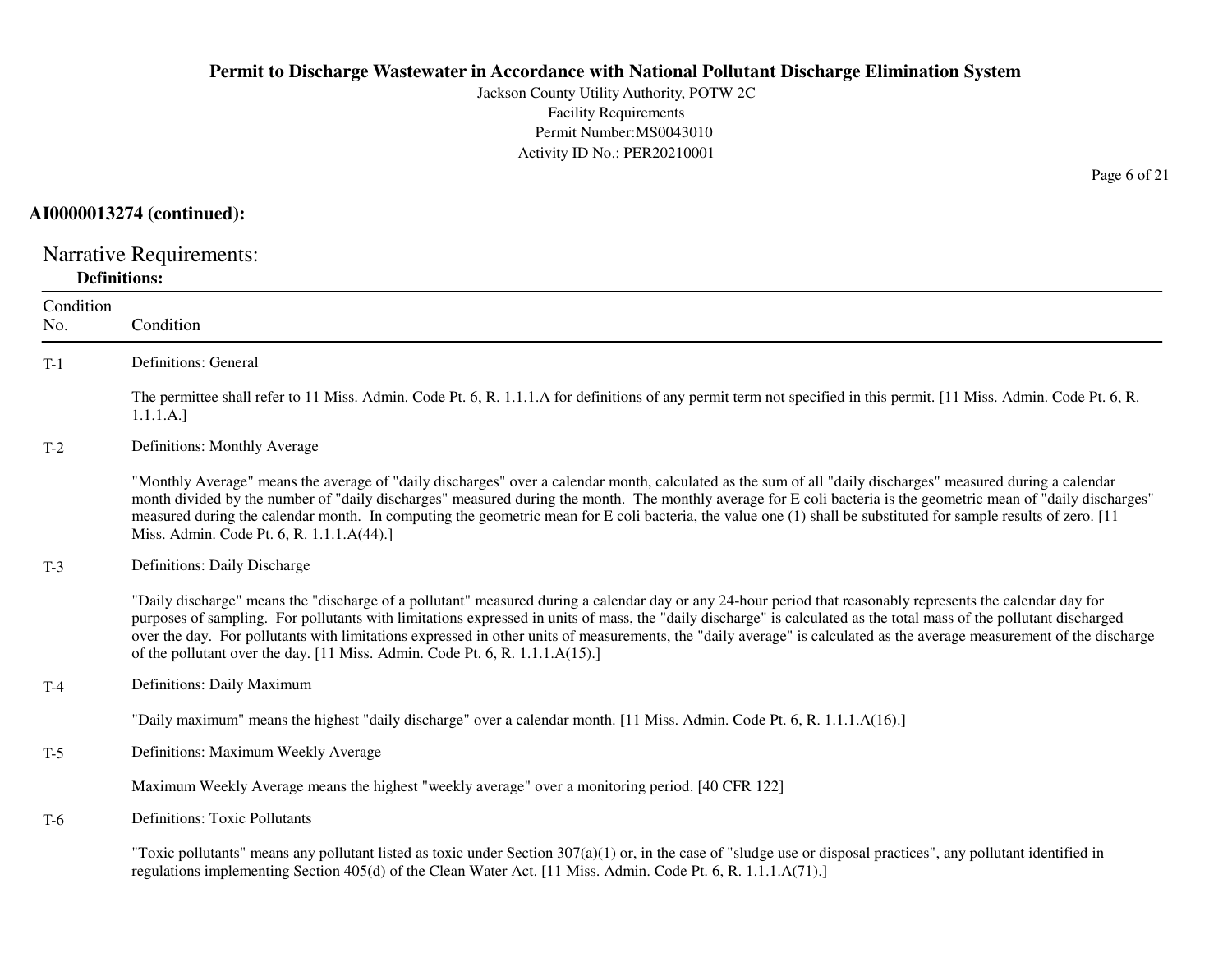Jackson County Utility Authority, POTW 2CFacility Requirements Permit Number:MS0043010Activity ID No.: PER20210001

## **AI0000013274 (continued):**

Narrative Requirements: **Definitions:**

| Condition<br>No. | Condition                                                                                                                                                                                                                                                                                                                                                                                                                                                                                                                                                                                                                                                    |
|------------------|--------------------------------------------------------------------------------------------------------------------------------------------------------------------------------------------------------------------------------------------------------------------------------------------------------------------------------------------------------------------------------------------------------------------------------------------------------------------------------------------------------------------------------------------------------------------------------------------------------------------------------------------------------------|
| $T-7$            | <b>Definitions: Hazardous Substances</b>                                                                                                                                                                                                                                                                                                                                                                                                                                                                                                                                                                                                                     |
|                  | "Hazardous substances" are defined in 40 CFR 116.4. [40 CFR 116.4]                                                                                                                                                                                                                                                                                                                                                                                                                                                                                                                                                                                           |
| $T-8$            | Definitions: Weekly Average                                                                                                                                                                                                                                                                                                                                                                                                                                                                                                                                                                                                                                  |
|                  | "Weekly average" means the average of "daily discharges" over a calendar week, calculated as the sum of all "daily discharges" measured during a calendar week<br>divided by the number of "daily discharges" measured during that week. The weekly average for E coli bacteria is the geometric mean of all "daily discharges"<br>measured in a calendar week. In computing the geometric mean for E coli bacteria, one (1) shall be substituted for sample results of zero. For self-monitoring<br>purposes, the value to be reported is the single highest weekly average computed during a calendar month. [11 Miss. Admin. Code Pt. 6, R. 1.1.1.A(86).] |
| $T-9$            | Definitions: Quarterly Average                                                                                                                                                                                                                                                                                                                                                                                                                                                                                                                                                                                                                               |
|                  | "Quarterly Average" means the average of "daily discharges" over a three month period, calculated as the sum of all "daily discharges" measured during the quarter<br>divided by the number of "daily discharges" measured during the quarter. The quarterly average for E coli bacteria is the geometric mean of "daily discharges"<br>measured during the quarter. In computing the geometric mean for E coli bacteria, the value one (1) shall be substituted for sample results of zero. [11 Miss.<br>Admin. Code Pt. 6, R. 1.1.1.A(61).]                                                                                                                |
| $T-10$           | Definitions: Quarterly Maximum                                                                                                                                                                                                                                                                                                                                                                                                                                                                                                                                                                                                                               |
|                  | "Quarterly Maximum" means the highest "daily discharge" measured over a three-month period. [11 Miss. Admin. Code Pt. 6, R.1.1.1.A(62).]                                                                                                                                                                                                                                                                                                                                                                                                                                                                                                                     |
| $T-11$           | Definitions: Maximum Monthly Average                                                                                                                                                                                                                                                                                                                                                                                                                                                                                                                                                                                                                         |
|                  | Maximum Monthly Average means the highest "monthly average" over a monitoring period. [40 CFR 122]                                                                                                                                                                                                                                                                                                                                                                                                                                                                                                                                                           |

Page 7 of 21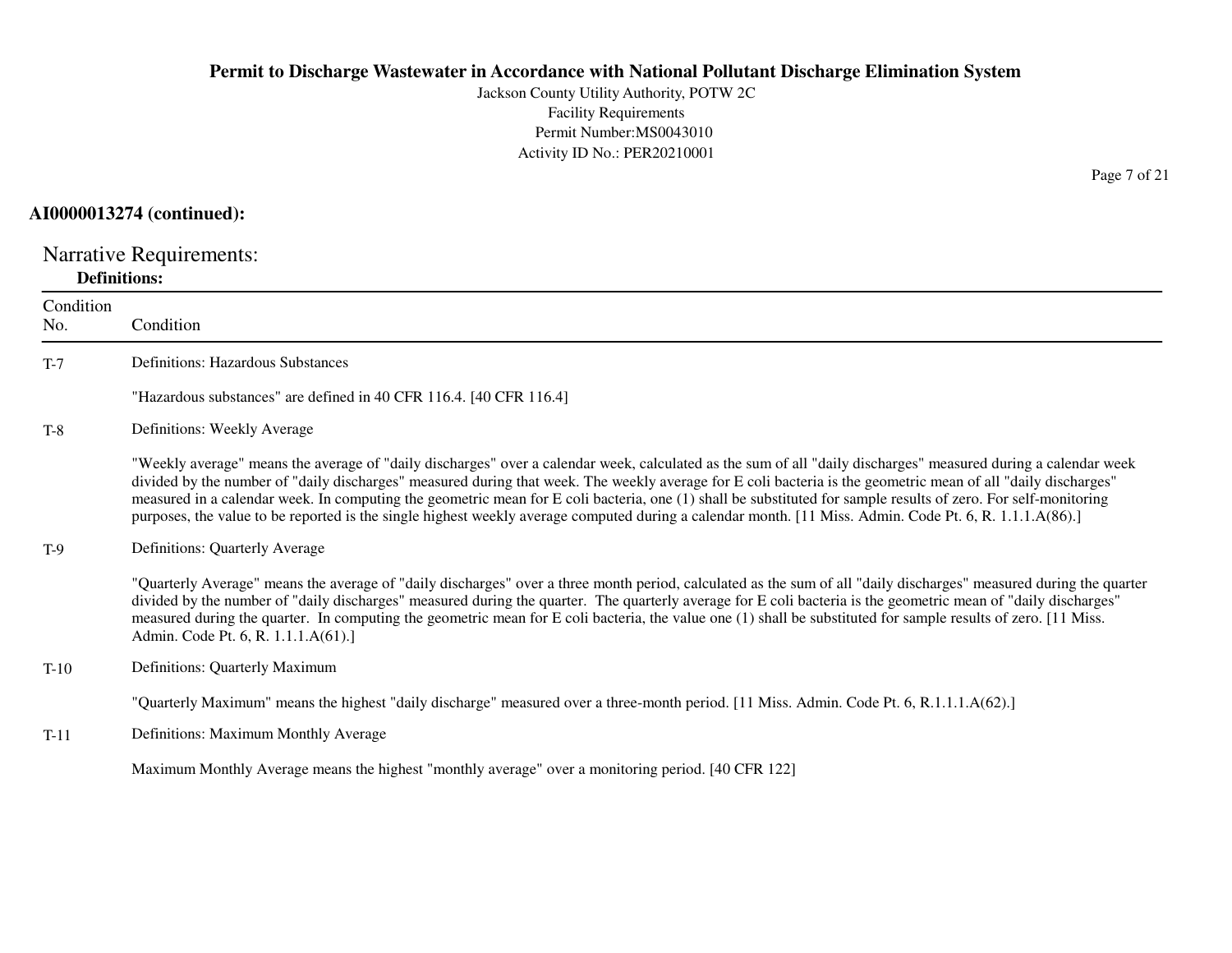Jackson County Utility Authority, POTW 2CFacility Requirements Permit Number:MS0043010Activity ID No.: PER20210001

## **AI0000013274 (continued):**

Narrative Requirements: **Definitions:**

| Condition<br>No. | Condition                                                                                                                                                                                                                                                                                                                                                                                                                                                                                                                                  |
|------------------|--------------------------------------------------------------------------------------------------------------------------------------------------------------------------------------------------------------------------------------------------------------------------------------------------------------------------------------------------------------------------------------------------------------------------------------------------------------------------------------------------------------------------------------------|
| $T-12$           | Definitions: Yearly Average                                                                                                                                                                                                                                                                                                                                                                                                                                                                                                                |
|                  | "Yearly Average" means the average of "daily discharges" over a calendar year, calculated as the sum of all "daily discharges" measured during the calendar year<br>divided by the number of "daily discharges" measured during the calendar year. The yearly average for E coli bacteria is the geometric mean of "daily discharges"<br>during the calendar year. In computing the geometric mean for E coli bacteria, the value one (1) shall be substituted for sample results of zero. [11 Miss. Admin.<br>Code Pt. 6, R.1.1.1.A(87).] |
| $T-13$           | Definitions: Yearly Maximum                                                                                                                                                                                                                                                                                                                                                                                                                                                                                                                |
|                  | "Yearly Maximum" means the highest "daily discharge" measured over a calendar year. [11 Miss. Admin. Code Pt. 6, R. 1.1.1.A(88).]                                                                                                                                                                                                                                                                                                                                                                                                          |
| $T-14$           | Definitions:"Submitted" means the document is postmarked on or before the applicable deadline, except as otherwise specified. [11 Miss. Admin. Code Pt. 6,<br>R. $1.1.1.A(67).$                                                                                                                                                                                                                                                                                                                                                            |
| Condition<br>No. | Condition                                                                                                                                                                                                                                                                                                                                                                                                                                                                                                                                  |
| $T-15$           | The discharge from this facility shall cease and connection made to a regional sewer system when the sewer system is available in the area. At that time the<br>discharge from the system shall be terminated. [40 CFR]                                                                                                                                                                                                                                                                                                                    |
| $T-16$           | The permittee shall achieve compliance with the effluent limitations specified for discharge in accordance with the following schedule: Upon Permit Issuance. [11]<br>Miss. Admin. Code Pt. 6, R. 1.1.4.A(9).                                                                                                                                                                                                                                                                                                                              |
| $T-17$           | No later than 10 days following the date of compliance specified by this permit, the permittee shall submit either a report of progress or, in the case of specific<br>actions being required by identified dates, a written notice of compliance or noncompliance. In the latter case, the notice shall include the cause of noncompliance,<br>any remedial actions taken, and the probability of meeting the next scheduled requirement. [11 Miss. Admin. Code Pt. 6, R. 1.1.4.A(10).]                                                   |

Page 8 of 21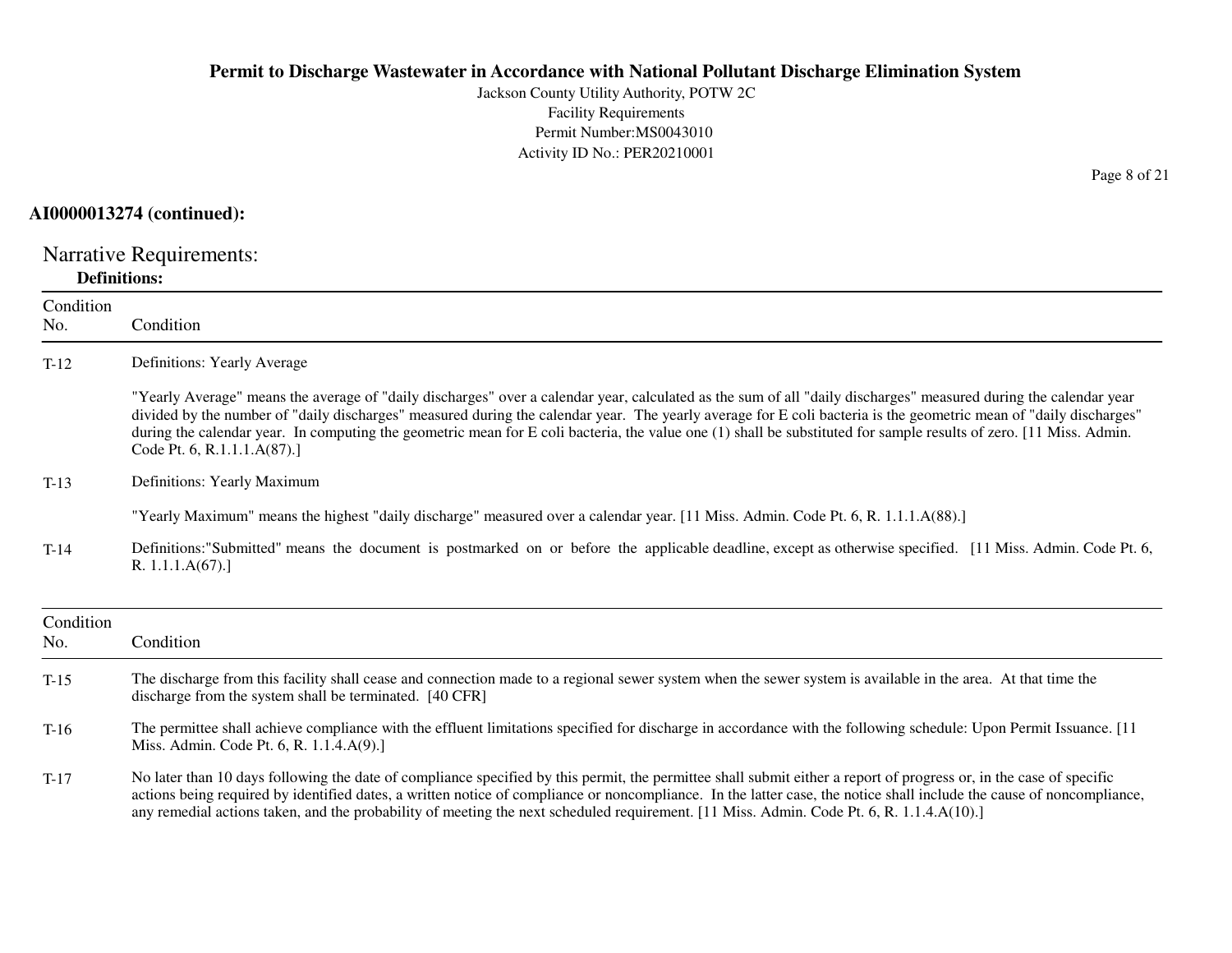Jackson County Utility Authority, POTW 2CFacility Requirements Permit Number:MS0043010Activity ID No.: PER20210001

**AI0000013274 (continued):**

Narrative Requirements:

| Condition<br>No. | Condition                                                                                                                                                                                                                                                                                                                                                                                                                                                                                                                                                                                                                                                                                                                                                                                                                                                                                                                                                                      |
|------------------|--------------------------------------------------------------------------------------------------------------------------------------------------------------------------------------------------------------------------------------------------------------------------------------------------------------------------------------------------------------------------------------------------------------------------------------------------------------------------------------------------------------------------------------------------------------------------------------------------------------------------------------------------------------------------------------------------------------------------------------------------------------------------------------------------------------------------------------------------------------------------------------------------------------------------------------------------------------------------------|
| $T-18$           | Change in Discharge                                                                                                                                                                                                                                                                                                                                                                                                                                                                                                                                                                                                                                                                                                                                                                                                                                                                                                                                                            |
|                  | All discharges authorized herein shall be consistent with the terms and conditions of this permit. The discharge of any pollutant identified in this permit more<br>frequently than or at a level in excess of that authorized shall constitute a violation of the permit. Any anticipated facility expansions or treatment modifications<br>which result in new, different, or increased discharges of pollutants must be reported by submission of a new NPDES application. If such changes will not violate<br>the effluent limitations to the Mississippi Environmental Quality Permit Board, the permit may be modified to specify and limit any pollutants not previously<br>limited. [11 Miss. Admin. Code Pt. 6, R. 1.1.4.A.]                                                                                                                                                                                                                                          |
| $T-19$           | <b>Adverse Impacts</b>                                                                                                                                                                                                                                                                                                                                                                                                                                                                                                                                                                                                                                                                                                                                                                                                                                                                                                                                                         |
|                  | The permittee shall take all reasonable steps to minimize or prevent any discharge in violation of the permit that has a reasonable likelihood of adversely affecting<br>human health or the environment. [11 Miss. Admin. Code Pt. 6, R. 1.1.4.A(19).]                                                                                                                                                                                                                                                                                                                                                                                                                                                                                                                                                                                                                                                                                                                        |
| $T-20$           | The permittee shall provide written notification to the Mississippi Commission on Environmental Quality no later than thirty (30) days after the loss of the<br>permittee's certified operator. [11 Miss. Admin. Code Pt. 6, Ch. 1, Subch. 1.]                                                                                                                                                                                                                                                                                                                                                                                                                                                                                                                                                                                                                                                                                                                                 |
| $T-21$           | <b>Representative Sampling</b>                                                                                                                                                                                                                                                                                                                                                                                                                                                                                                                                                                                                                                                                                                                                                                                                                                                                                                                                                 |
|                  | Samples and measurements taken as required herein shall be representative of the volume and nature of the monitored wastewater. [11 Miss. Admin. Code Pt. 6, R.<br>1.1.4.A(28)(e).                                                                                                                                                                                                                                                                                                                                                                                                                                                                                                                                                                                                                                                                                                                                                                                             |
| $T-22$           | Reporting                                                                                                                                                                                                                                                                                                                                                                                                                                                                                                                                                                                                                                                                                                                                                                                                                                                                                                                                                                      |
|                  | If the results for a given sample analysis are such that any parameter (other than E coli) is not detected at or above the minimum level for the test method used, a<br>value of zero will be used for that sample in calculating an arithmetic mean value for the parameter. If the resulting calculated arithmetic mean value for that<br>reporting period is zero, the permittee shall report "NODI = B" on the DMR. For E coli, a value of 1.0 shall be used in calculating the geometric mean. If the<br>resulting E coli mean value is 1.0, the permittee shall report "NODI = B" on the DMR. For each quantitative sample value that is not detectable, the test method<br>used and the minimum level for that method for that parameter shall be attached to and submitted with the DMR. The permittee shall then be considered in<br>compliance with the appropriate effluent limitation and/or reporting requirement. [11 Miss. Admin. Code Pt. 6, Ch. 1, Subch. 2.] |

Page 9 of 21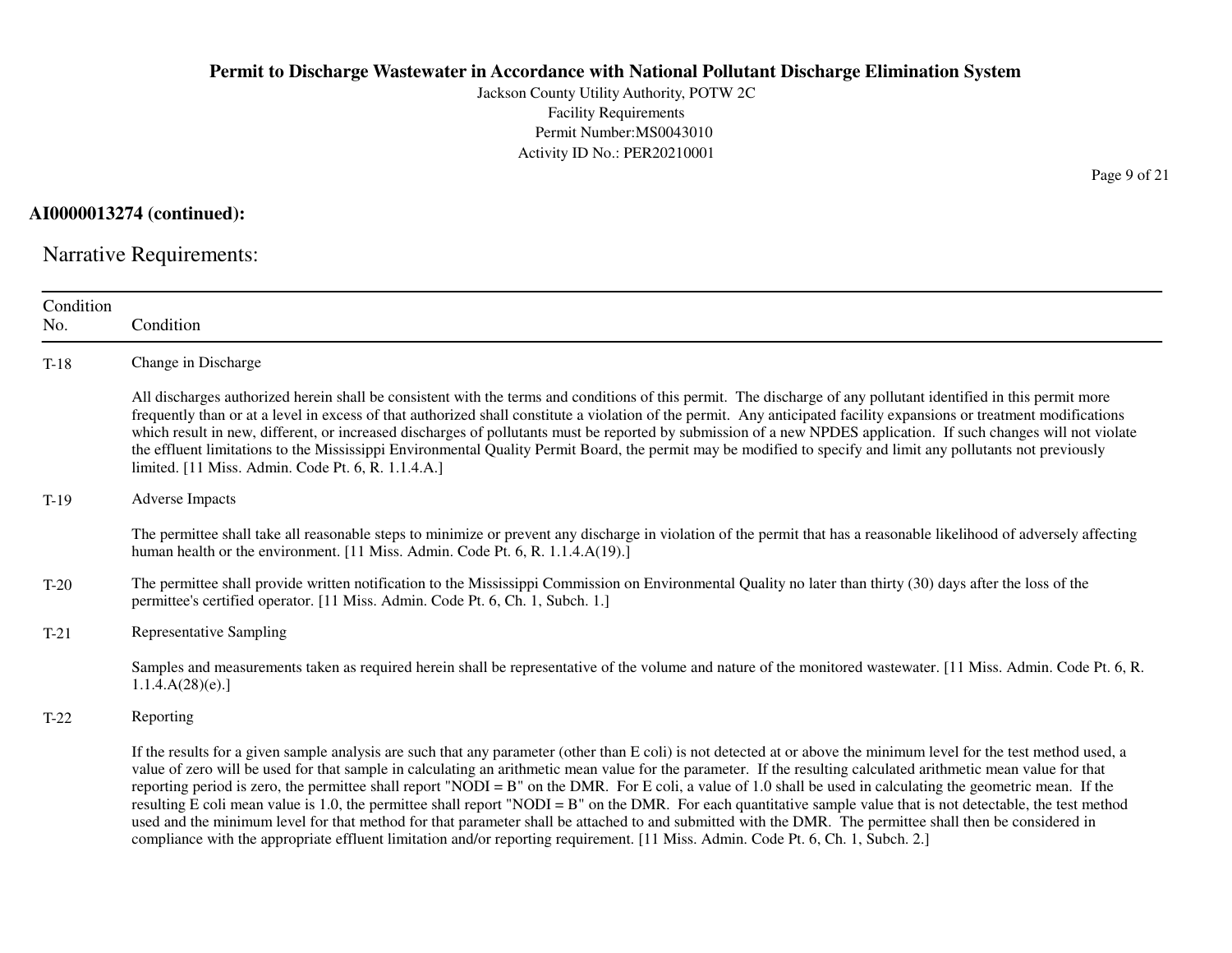Jackson County Utility Authority, POTW 2CFacility Requirements Permit Number:MS0043010Activity ID No.: PER20210001

**AI0000013274 (continued):**

Narrative Requirements:

| Condition<br>No. | Condition                                                                                                                                                                                                                                                                                                                                                                                                                                                                                                                                                                                |
|------------------|------------------------------------------------------------------------------------------------------------------------------------------------------------------------------------------------------------------------------------------------------------------------------------------------------------------------------------------------------------------------------------------------------------------------------------------------------------------------------------------------------------------------------------------------------------------------------------------|
| $T-23$           | Reporting                                                                                                                                                                                                                                                                                                                                                                                                                                                                                                                                                                                |
|                  | If the permittee monitors any pollutant as prescribed in the permit more frequently than required by the permit using test procedures approved under 40 CFR Part<br>136 or, in the case of sludge use or disposal, approved under 40 CFR Part 136 unless otherwise specified in 40 CFR Part 503, or as specified in the permit, the<br>results of this monitoring shall be included in the calculation and reporting of the data submitted in the DMR or sludge reporting form specified by the Permit<br>Board. [11 Miss. Admin. Code Pt. 6, R. 1.1.4.A(15)(c)(2).]                     |
| $T-24$           | Reporting                                                                                                                                                                                                                                                                                                                                                                                                                                                                                                                                                                                |
|                  | Calculations for all limitations which require averaging of measurements shall utilize an arithmetic mean unless otherwise specified by the Permit Board in the<br>permit. [11 Miss. Admin. Code Pt. 6, R. 1.1.4.A(15)(c)(3).]                                                                                                                                                                                                                                                                                                                                                           |
| $T-25$           | <b>Test Procedures</b>                                                                                                                                                                                                                                                                                                                                                                                                                                                                                                                                                                   |
|                  | Test procedures for the analysis of pollutants shall include those set forth in 40 CFR 136 or alternative procedures approved and/or promulgated by EPA. [11 Miss.]<br>Admin. Code Pt. 6, R. 1.1.4.A(30).]                                                                                                                                                                                                                                                                                                                                                                               |
| $T-26$           | Records Retention                                                                                                                                                                                                                                                                                                                                                                                                                                                                                                                                                                        |
|                  | All records and results of monitoring activities required by this permit, including calibration and maintenance records, shall be retained by the permittee for a<br>minimum of three (3) years, unless otherwise required or extended by the Permit Board, copies of which shall be furnished to the Department upon request. [11]<br>Miss. Admin. Code Pt. 6, R. 1.1.4.A(29)(a).]                                                                                                                                                                                                      |
| $T-27$           | <b>Falsifying Reports</b>                                                                                                                                                                                                                                                                                                                                                                                                                                                                                                                                                                |
|                  | Any permittee who falsifies, tampers with, or knowingly renders inaccurate any monitoring device or method required by the Permit Board to be maintained as a<br>condition in a permit, or who alters or falsifies the results obtained by such devices or methods and/or any written report required by or in response to a permit<br>condition, shall be deemed to have violated a permit condition and shall be subject to the penalties provided for a violation of a permit condition pursuant to Section<br>49-17-43 of the Code. [11 Miss. Admin. Code Pt. 6, R. 1.1.4.A(29)(d).] |

Page 10 of 21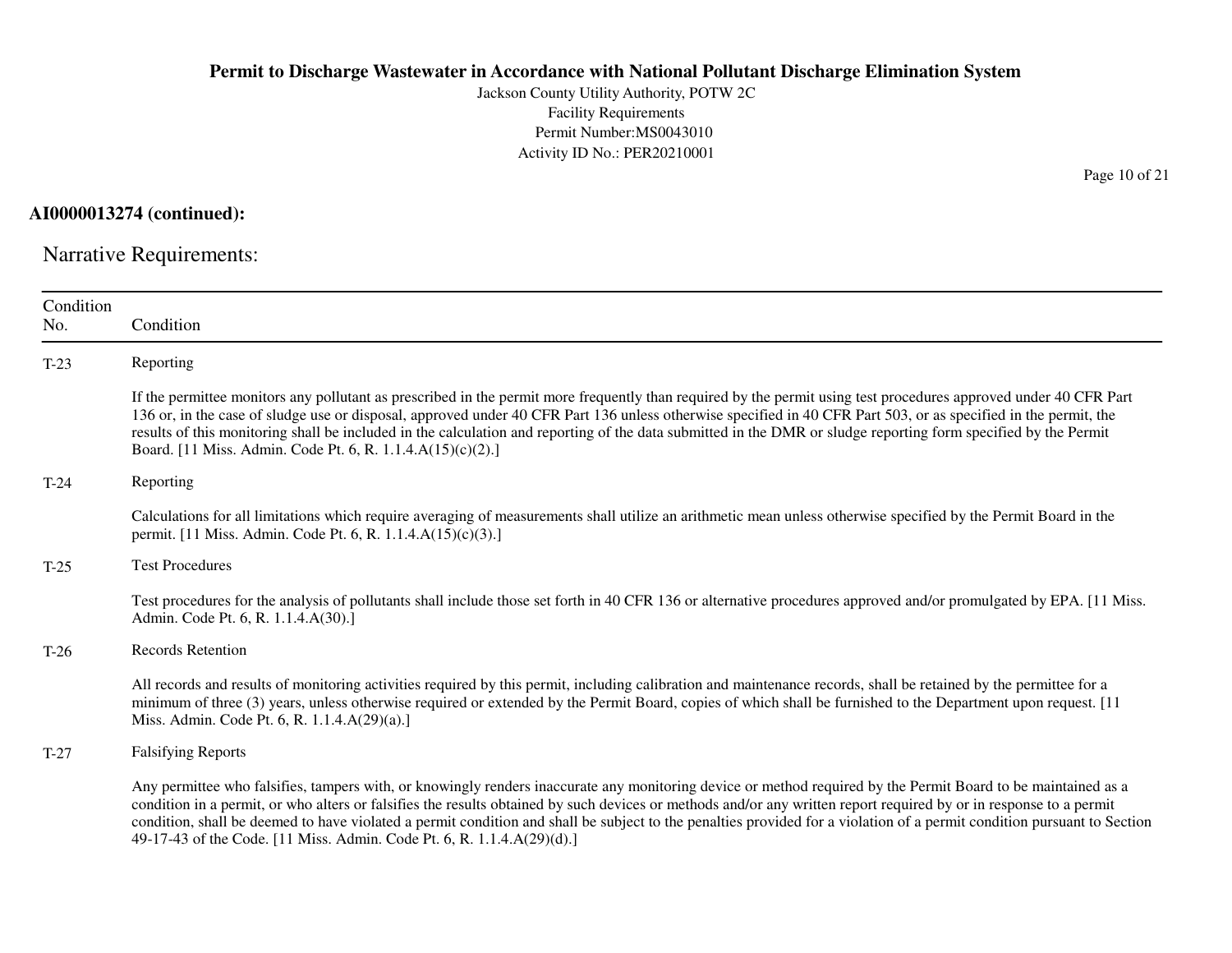Jackson County Utility Authority, POTW 2CFacility Requirements Permit Number:MS0043010Activity ID No.: PER20210001

**AI0000013274 (continued):**

Narrative Requirements:

| Condition<br>No. | Condition                                                                                                                                                                                                                                                                                                                                                                                                                                                                                                                                                                                                                                                                                                                                                                                                                                                                                                                |
|------------------|--------------------------------------------------------------------------------------------------------------------------------------------------------------------------------------------------------------------------------------------------------------------------------------------------------------------------------------------------------------------------------------------------------------------------------------------------------------------------------------------------------------------------------------------------------------------------------------------------------------------------------------------------------------------------------------------------------------------------------------------------------------------------------------------------------------------------------------------------------------------------------------------------------------------------|
| $T-28$           | Duty to Comply                                                                                                                                                                                                                                                                                                                                                                                                                                                                                                                                                                                                                                                                                                                                                                                                                                                                                                           |
|                  | The permittee must comply with all conditions of this permit. Any permit noncompliance constitutes a violation of the Clean Water Act and is grounds for<br>enforcement action; for permit termination, revocation and reissuance, or modification; or denial of a permit renewal application. [11 Miss. Admin. Code Pt. 6, R.<br>1.1.4.A(2).                                                                                                                                                                                                                                                                                                                                                                                                                                                                                                                                                                            |
| $T-29$           | Proper Operation, Maintenance and Replacement                                                                                                                                                                                                                                                                                                                                                                                                                                                                                                                                                                                                                                                                                                                                                                                                                                                                            |
|                  | The permittee shall at all times properly operate, maintain, and when necessary, promptly replace all facilities and systems of collection, treatment and control (and<br>related appurtenances) which are installed or used by the permittee to achieve compliance with the conditions of this permit. Proper operation and maintenance<br>includes adequate laboratory controls and appropriate quality assurance procedures. Proper replacement includes maintaining an adequate inventory of replacement<br>equipment and parts for prompt replacement when necessary to maintain continuous collection and treatment of wastewater. This provision requires the operation<br>of back-up or auxiliary facilities or similar systems that are installed by a permittee only when the operation is necessary to achieve compliance with the conditions<br>of the permit. [11 Miss. Admin. Code Pt. 6, R. 1.1.4.A(18).] |
| $T-30$           | Duty to Mitigate                                                                                                                                                                                                                                                                                                                                                                                                                                                                                                                                                                                                                                                                                                                                                                                                                                                                                                         |
|                  | The permittee shall take all reasonable steps to minimize or prevent any discharge or sludge use or disposal in violation of the permit that has a reasonable<br>likelihood of adversely affecting human health or the environment. [11 Miss. Admin. Code Pt. 6, R. 1.1.4.A(19).)]                                                                                                                                                                                                                                                                                                                                                                                                                                                                                                                                                                                                                                       |
| $T-31$           | <b>Bypassing</b>                                                                                                                                                                                                                                                                                                                                                                                                                                                                                                                                                                                                                                                                                                                                                                                                                                                                                                         |
|                  | The permittee shall comply with the terms and conditions regarding bypass found in 40 CFR 122.41(m). $[40 \text{ CFR } 122.41 \text{ (m)}]$                                                                                                                                                                                                                                                                                                                                                                                                                                                                                                                                                                                                                                                                                                                                                                              |
| $T-32$           | <b>Bypassing - Definitions</b>                                                                                                                                                                                                                                                                                                                                                                                                                                                                                                                                                                                                                                                                                                                                                                                                                                                                                           |
|                  | "Bypass" means the intentional diversion of waste streams from any portion of a treatment facility.                                                                                                                                                                                                                                                                                                                                                                                                                                                                                                                                                                                                                                                                                                                                                                                                                      |
|                  | "Severe property damage" means substantial physical damage to property, damage to the treatment facilities which causes them to become inoperable, or substantial<br>and permanent loss of natural resources which can reasonably be expected to occur in the absence of a bypass. Severe property damage does not mean economic                                                                                                                                                                                                                                                                                                                                                                                                                                                                                                                                                                                         |

loss caused by delays in production. [40 CFR 122.41(m)]

Page 11 of 21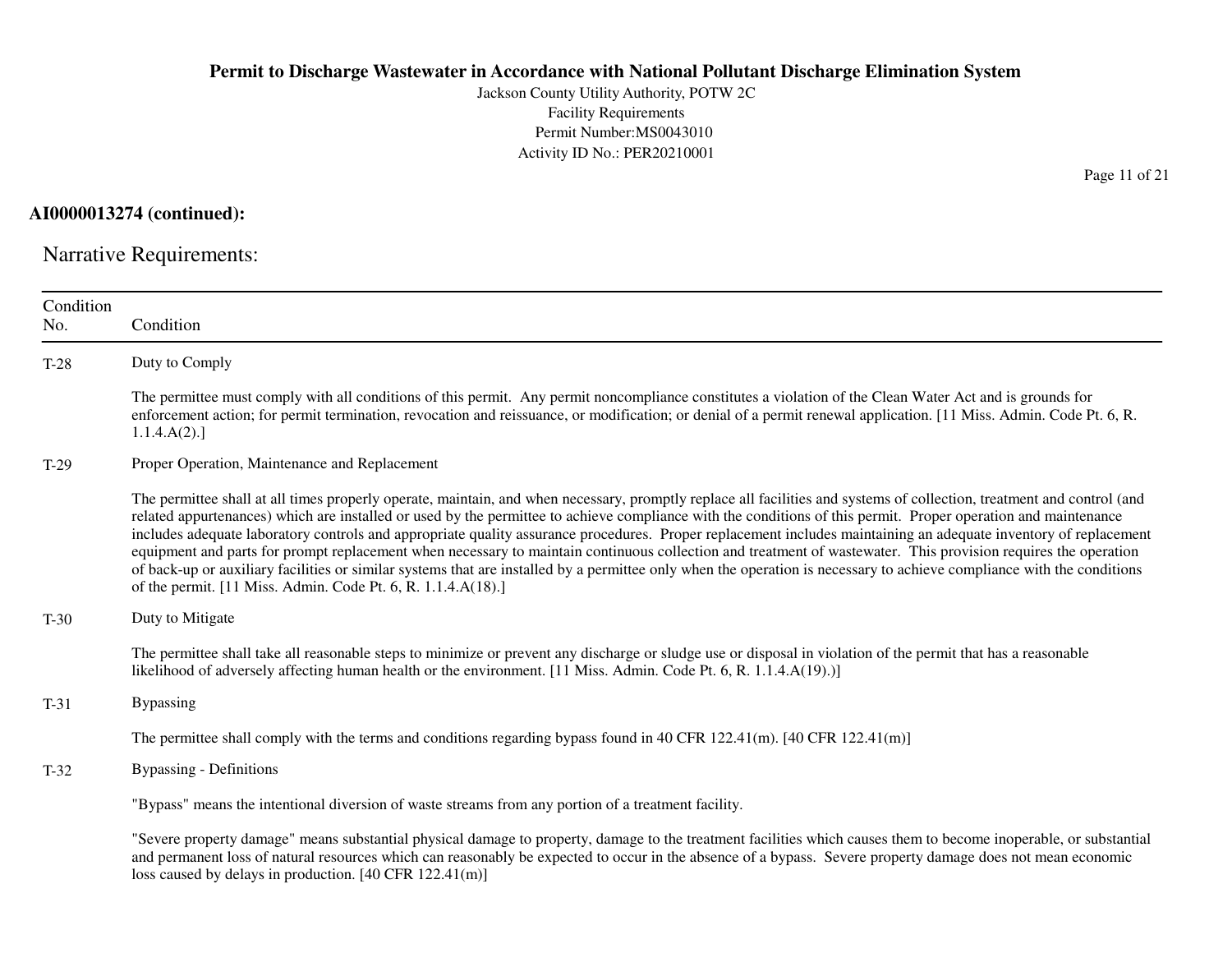Jackson County Utility Authority, POTW 2CFacility Requirements Permit Number:MS0043010Activity ID No.: PER20210001

## **AI0000013274 (continued):**

Narrative Requirements:

| Condition<br>No. | Condition                                                                                                                                                                                                                                                                                                                                                                                                                                                                                                                                                                                                                                                                                                                                                                                                          |
|------------------|--------------------------------------------------------------------------------------------------------------------------------------------------------------------------------------------------------------------------------------------------------------------------------------------------------------------------------------------------------------------------------------------------------------------------------------------------------------------------------------------------------------------------------------------------------------------------------------------------------------------------------------------------------------------------------------------------------------------------------------------------------------------------------------------------------------------|
| $T-33$           | Bypassing - Bypass not exceeding limitations                                                                                                                                                                                                                                                                                                                                                                                                                                                                                                                                                                                                                                                                                                                                                                       |
|                  | The permittee may allow any bypass to occur which does not cause effluent limitations to be exceeded, but only if it also is for essential maintenance to assure<br>efficient operation. These bypasses are not subject to the notice and prohibition provisions of the bypass requirements in this permit. $[40 \text{ CFR } 122.41 \text{ (m)}]$                                                                                                                                                                                                                                                                                                                                                                                                                                                                 |
| $T-34$           | <b>Bypassing-Prohibition of Bypass</b>                                                                                                                                                                                                                                                                                                                                                                                                                                                                                                                                                                                                                                                                                                                                                                             |
|                  | (1) Bypass is prohibited, and the Commission may take enforcement action against a permittee unless:<br>(i) Bypass was unavoidable to prevent loss of life, personal injury, or sever property damage.<br>(ii) There was no feasible alternatives to the bypass, such as the use of auxiliary treatment facilities, retention of untreated wastes, or maintenance during normal<br>periods of equipment downtime. This condition is not satisfied if adequate back-up equipment should have been installed in the exercise of reasonable engineering<br>judgement to prevent a bypass which occurred during normal periods of equipment downtime or preventative maintenance; and<br>(iii) The permittee submitted notices as required under the Twenty-Four Hour reporting requirements set forth in this permit. |
|                  | (2) The Commission may approve an anticipated bypass, after considering its adverse affects, if the Commission determines that it will meet the three conditions<br>listed above in paragraph $(1)$ of this permit condition. [40 CFR 122.41(m)]                                                                                                                                                                                                                                                                                                                                                                                                                                                                                                                                                                   |
| $T-35$           | Upsets                                                                                                                                                                                                                                                                                                                                                                                                                                                                                                                                                                                                                                                                                                                                                                                                             |
|                  | The permittee shall meet the conditions of 40 CFR 122.41(n) regarding "Upsets" and as in the upset requirements of this permit. [11 Miss. Admin. Code Pt. 6, R.<br>1.1.4.A(27).                                                                                                                                                                                                                                                                                                                                                                                                                                                                                                                                                                                                                                    |
| $T-36$           | <b>Upsets-Definition</b>                                                                                                                                                                                                                                                                                                                                                                                                                                                                                                                                                                                                                                                                                                                                                                                           |
|                  | "Upset" means an exceptional incident in which there is unintentional and temporary noncompliance with technology based permit effluent limitations because of<br>factors beyond the reasonable control of the permittee. An upset does not include noncompliance to the extent caused by operational error, improperly designed<br>treatment facilities, inadequate treatment facilities, lack of preventive maintenance, or careless or improper operation. [11 Miss. Admin. Code Pt. 6, R. 1.1.4.A(27).]                                                                                                                                                                                                                                                                                                        |

Page 12 of 21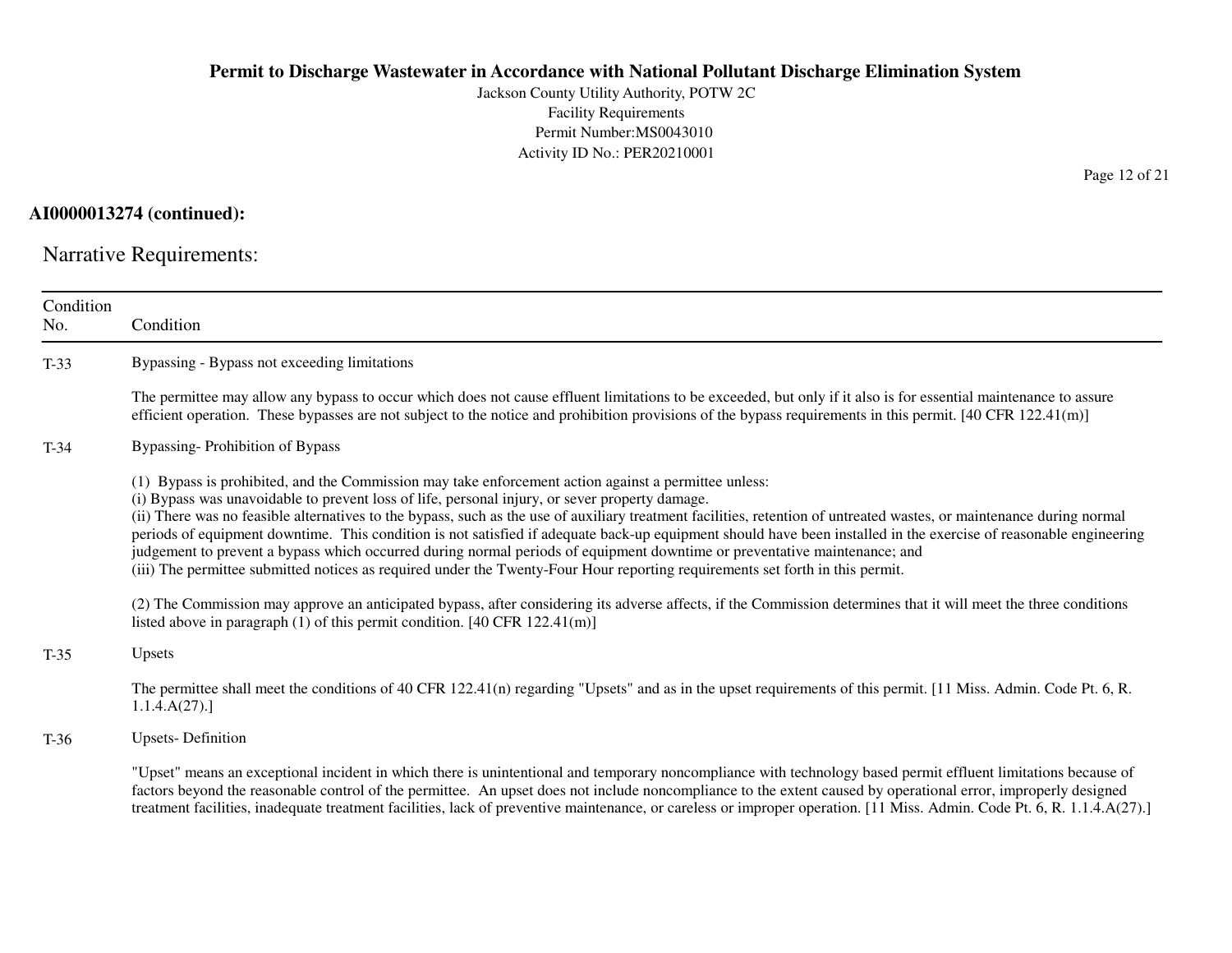Jackson County Utility Authority, POTW 2CFacility Requirements Permit Number:MS0043010Activity ID No.: PER20210001

**AI0000013274 (continued):**

Narrative Requirements:

| Condition<br>No. | Condition                                                                                                                                                                                                                                                                                                                                                                                                                                                                                                                |
|------------------|--------------------------------------------------------------------------------------------------------------------------------------------------------------------------------------------------------------------------------------------------------------------------------------------------------------------------------------------------------------------------------------------------------------------------------------------------------------------------------------------------------------------------|
| $T-37$           | Upsets - Effect of an Upset                                                                                                                                                                                                                                                                                                                                                                                                                                                                                              |
|                  | An upset constitutes an affirmative defense to an action brought for noncompliance with such technology based permit effluent limitations if the "conditions"<br>necessary for demonstration of upset" requirements of this permit are met. Any determination made during administrative review of claims that noncompliance was<br>caused by upset, and before an action for noncompliance, shall not constitute final administrative action subject to judicial review. [11 Miss. Admin. Code Pt. 6,<br>R.1.1.4.A(27). |
| $T-38$           | Upsets - Conditions necessary for demonstration of upset                                                                                                                                                                                                                                                                                                                                                                                                                                                                 |
|                  | A permittee who wishes to establish the affirmative defense of upset shall demonstrate, through properly signed contemporaneous operating logs, or other relevant<br>evidence that:                                                                                                                                                                                                                                                                                                                                      |
|                  | (1) An upset occurred and that the permittee can identify the cause(s) of the upset;<br>(2) The permitted facility was at the time being properly operated;<br>(3) The permittee submitted notice of the upset as required in 40 CFR $122.41(L)(6)(ii)(B)(24$ -hour notice of noncompliance); and<br>(4) The permittee complied with any remedial measures required under 40 CFR 122.41(d) (Duty to Mitigate). [11 Miss. Admin. Code Pt. 6, R.1.1.4.A(27).]                                                              |
| $T-39$           | Upsets - Burden of proof                                                                                                                                                                                                                                                                                                                                                                                                                                                                                                 |
|                  | In any enforcement proceeding the permittee seeking to establish the occurrence of an upset has the burden of proof. [11 Miss. Admin. Code Pt. 6, R. 1.1.4.A(27).]                                                                                                                                                                                                                                                                                                                                                       |
| $T-40$           | <b>Removed Substances</b>                                                                                                                                                                                                                                                                                                                                                                                                                                                                                                |
|                  | Solids, sludges, filter backwash, or other residuals removed in the course of treatment or control of wastewater shall be disposed of in a manner such as to prevent<br>such materials from entering State waters and in a manner consistent with the Mississippi Solid Waste Disposal Act, the Federal Resource Conservation and<br>Recovery Act, and the Mississippi Water Pollution Control Act. [11 Miss. Admin. Code Pt. 6, R. 1.1.4.A(21).]                                                                        |

Page 13 of 21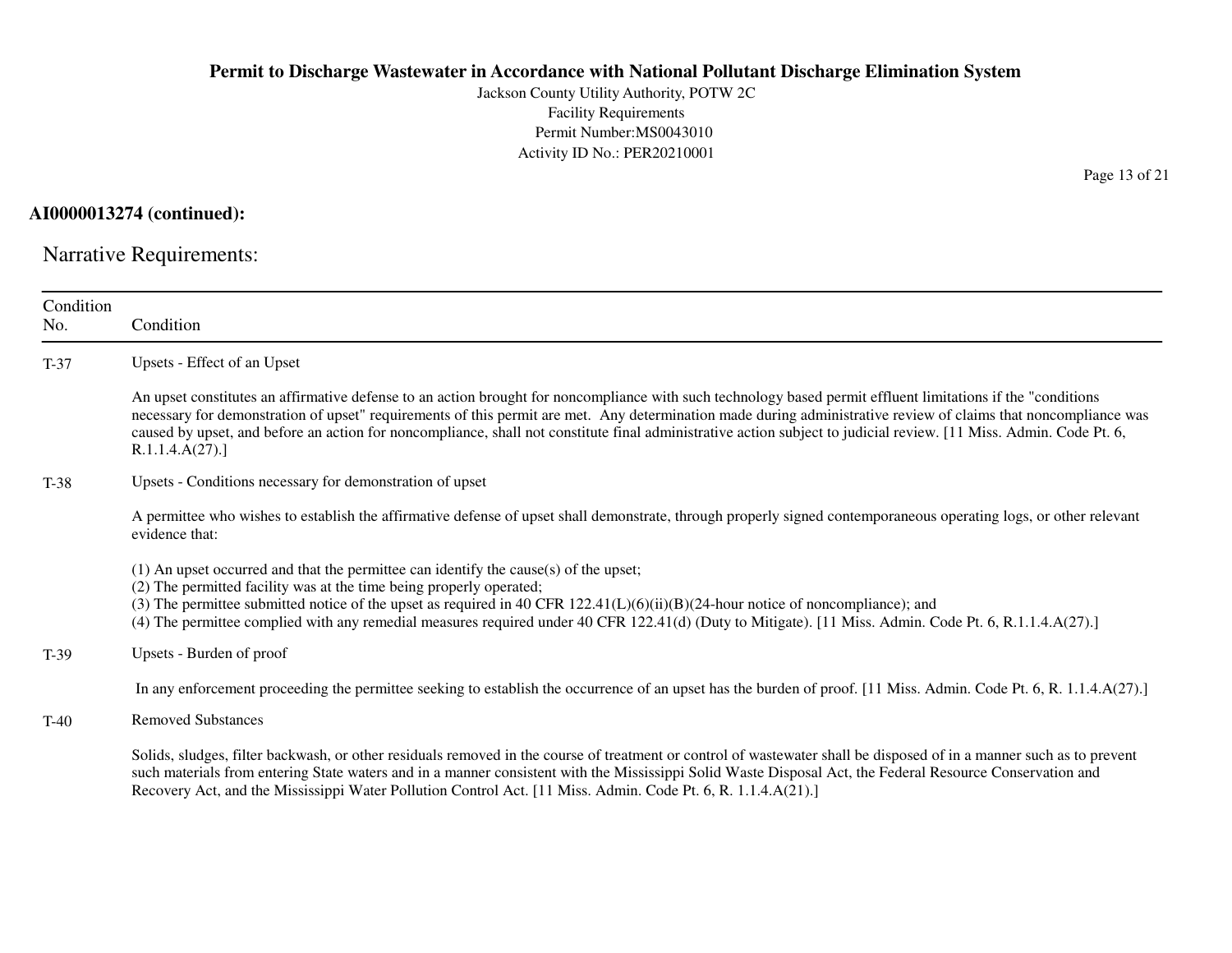Jackson County Utility Authority, POTW 2CFacility Requirements Permit Number:MS0043010Activity ID No.: PER20210001

**AI0000013274 (continued):**

Narrative Requirements:

| Condition<br>No. | Condition                                                                                                                                                                                                                                                                                                                                                                                                                                                                                                                                                                                                                                  |
|------------------|--------------------------------------------------------------------------------------------------------------------------------------------------------------------------------------------------------------------------------------------------------------------------------------------------------------------------------------------------------------------------------------------------------------------------------------------------------------------------------------------------------------------------------------------------------------------------------------------------------------------------------------------|
| $T-41$           | <b>Power Failures</b>                                                                                                                                                                                                                                                                                                                                                                                                                                                                                                                                                                                                                      |
|                  | If electric power is required, in order to maintain compliance with the conditions and prohibitions of the permit, the permittee shall either:                                                                                                                                                                                                                                                                                                                                                                                                                                                                                             |
|                  | (1) Provide an alternative power source to operate the wastewater control facilities; or, if such alternative power source is not in existence, and no date for its<br>implementation appears in the permit,<br>(2) Halt, reduce, or otherwise control production and/or all wastewater flows upon reduction, loss, or failure of the primary source of power to the wastewater<br>control facilities. [11 Miss. Admin. Code Pt. 6, R. 1.1.4.A(22).)]                                                                                                                                                                                      |
| $T-42$           | <b>Inspection and Entry</b>                                                                                                                                                                                                                                                                                                                                                                                                                                                                                                                                                                                                                |
|                  | The permittee shall allow any authorized Commission representative to enter the permittee's premises at any reasonable time, to have access to and copy any<br>applicable records, to inspect process facilities, treatment works, monitoring methods or equipment or to take samples, as authorized by Section 49-17-21 of the<br>Code. In the event of investigation during an emergency response action, a reasonable time shall be any time of the day or night. Follow-up investigations<br>subsequent to the conclusion of the emergency event shall be conducted at reasonable times. [11 Miss. Admin. Code Pt. 6, R. 1.1.4.A(17).] |
| $T-43$           | Transfer of Ownership or Control                                                                                                                                                                                                                                                                                                                                                                                                                                                                                                                                                                                                           |
|                  | This permit is not transferable to any person without proper modification of this permit following procedures found in [11 Miss. Admin. Code Pt. 6, R. 1.1.5.C.]                                                                                                                                                                                                                                                                                                                                                                                                                                                                           |
| $T-44$           | <b>Signatory Requirements</b>                                                                                                                                                                                                                                                                                                                                                                                                                                                                                                                                                                                                              |
|                  | All applications, reports, or information submitted to the Permit Board shall be signed and certified. [11 Miss. Admin. Code Pt. 6, R. 1.1.2.C.]                                                                                                                                                                                                                                                                                                                                                                                                                                                                                           |

Page 14 of 21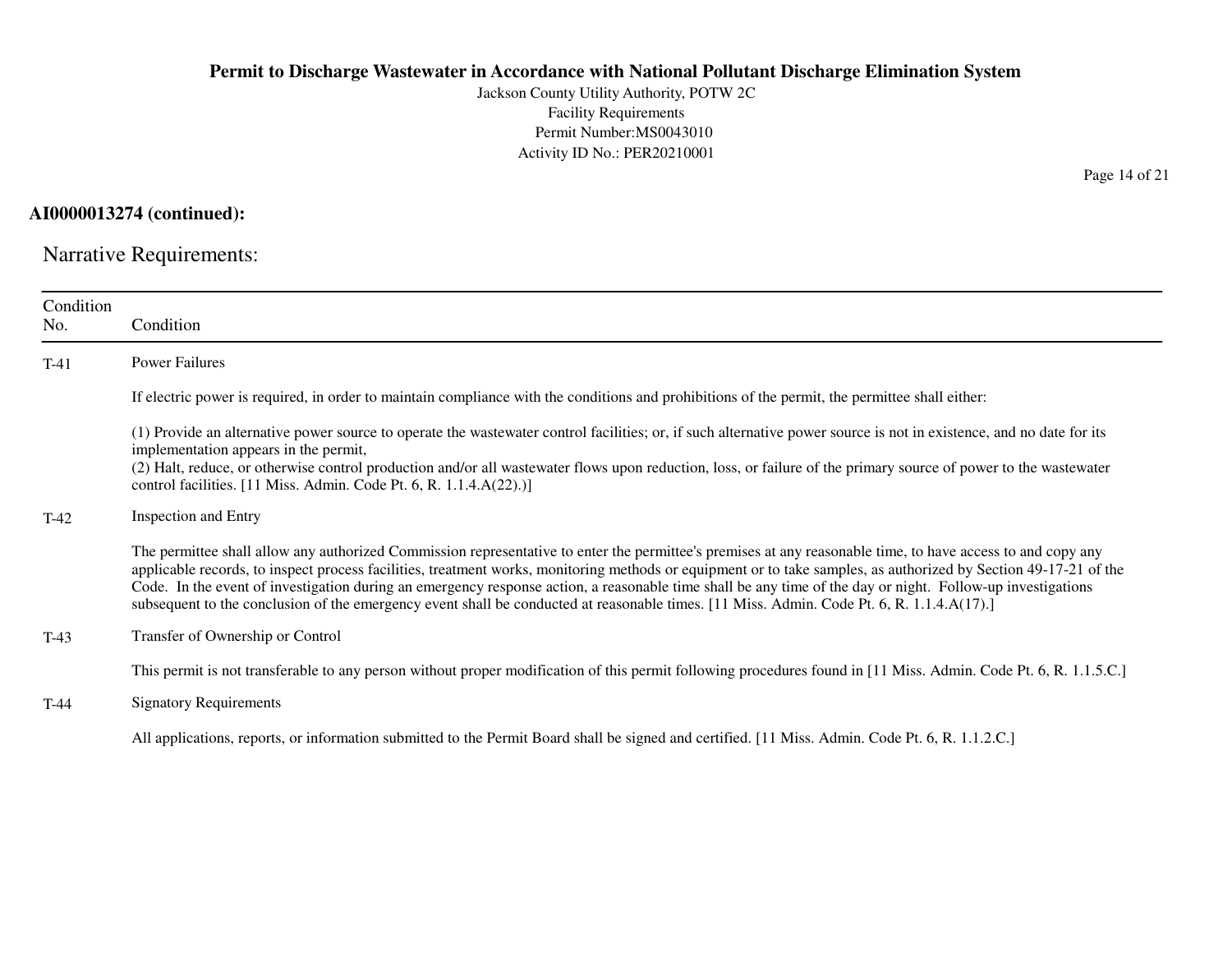Jackson County Utility Authority, POTW 2CFacility Requirements Permit Number:MS0043010Activity ID No.: PER20210001

## **AI0000013274 (continued):**

Narrative Requirements:

| Condition<br>No. | Condition                                                                                                                                                                                                                                                                                                                                                                                                                                                                                                                                                                                                                                                                                                                                                                                                                                                                                                                                                                                                                                                                                                                                      |
|------------------|------------------------------------------------------------------------------------------------------------------------------------------------------------------------------------------------------------------------------------------------------------------------------------------------------------------------------------------------------------------------------------------------------------------------------------------------------------------------------------------------------------------------------------------------------------------------------------------------------------------------------------------------------------------------------------------------------------------------------------------------------------------------------------------------------------------------------------------------------------------------------------------------------------------------------------------------------------------------------------------------------------------------------------------------------------------------------------------------------------------------------------------------|
| $T-45$           | <b>Signatory Requirements - Application Signatures</b>                                                                                                                                                                                                                                                                                                                                                                                                                                                                                                                                                                                                                                                                                                                                                                                                                                                                                                                                                                                                                                                                                         |
|                  | All permit applications shall be signed as follows:                                                                                                                                                                                                                                                                                                                                                                                                                                                                                                                                                                                                                                                                                                                                                                                                                                                                                                                                                                                                                                                                                            |
|                  | (1) For a corporation: by a responsible corporate officer. For the purpose of this Section, a responsible corporate officer means: (i) a president, secretary, treasurer<br>or vice president of the corporation in charge of a principal business function, or any other person who performs similar policy - or decision-making function for the<br>corporation, or (ii) the manager of one or more manufacturing, production, or operating facilities provided, the manager is authorized to make management<br>decisions which govern the operation of the regulated facility including having the explicit or implicit duty of making major capital investment recommendations,<br>and initiating and directing other comprehensive measures to assure long term environmental compliance with environmental laws and regulations; the manager can<br>ensure that the necessary systems are established or actions taken to gather complete and accurate information for permit application requirements; and where<br>authority to sign documents has been assigned or delegated to the manager in accordance with corporate procedures. |
|                  | (2) For a partnership or sole proprietorship: by a general partner or the proprietor, respectively; or                                                                                                                                                                                                                                                                                                                                                                                                                                                                                                                                                                                                                                                                                                                                                                                                                                                                                                                                                                                                                                         |
|                  | (3) For a municipality, State, Federal, or other public agency: by either a principal executive officer or ranking elected official. [11 Miss. Admin. Code Pt. 6, R.<br>1.1.2.C.]                                                                                                                                                                                                                                                                                                                                                                                                                                                                                                                                                                                                                                                                                                                                                                                                                                                                                                                                                              |
| $T-46$           | Signatory Requirements - Reports and Other Information                                                                                                                                                                                                                                                                                                                                                                                                                                                                                                                                                                                                                                                                                                                                                                                                                                                                                                                                                                                                                                                                                         |
|                  | All reports required by the permit and other information requested by the Permit Board shall be signed by a person described by the application signature<br>requirements in this permit or by a duly authorized representative of that person. A person is a duly authorized representative only if:                                                                                                                                                                                                                                                                                                                                                                                                                                                                                                                                                                                                                                                                                                                                                                                                                                          |
|                  | (1) The authorization is made in writing by a person described by the application signature requirements;<br>(2) The authorization specifies either an individual or a position having responsibility for the overall operation of the regulated facility or activity, such as the<br>position of plant manager, operator of a well or a well field, superintendent, position having overall responsibility for environmental matters for the company. (A<br>duly authorized representative may thus be either a named individual or any individual occupying a named position.); and<br>(3) The written authorization is submitted to the Permit Board. [11 Miss. Admin. Code Pt. 6, R. 1.1.2.C.]                                                                                                                                                                                                                                                                                                                                                                                                                                             |

Page 15 of 21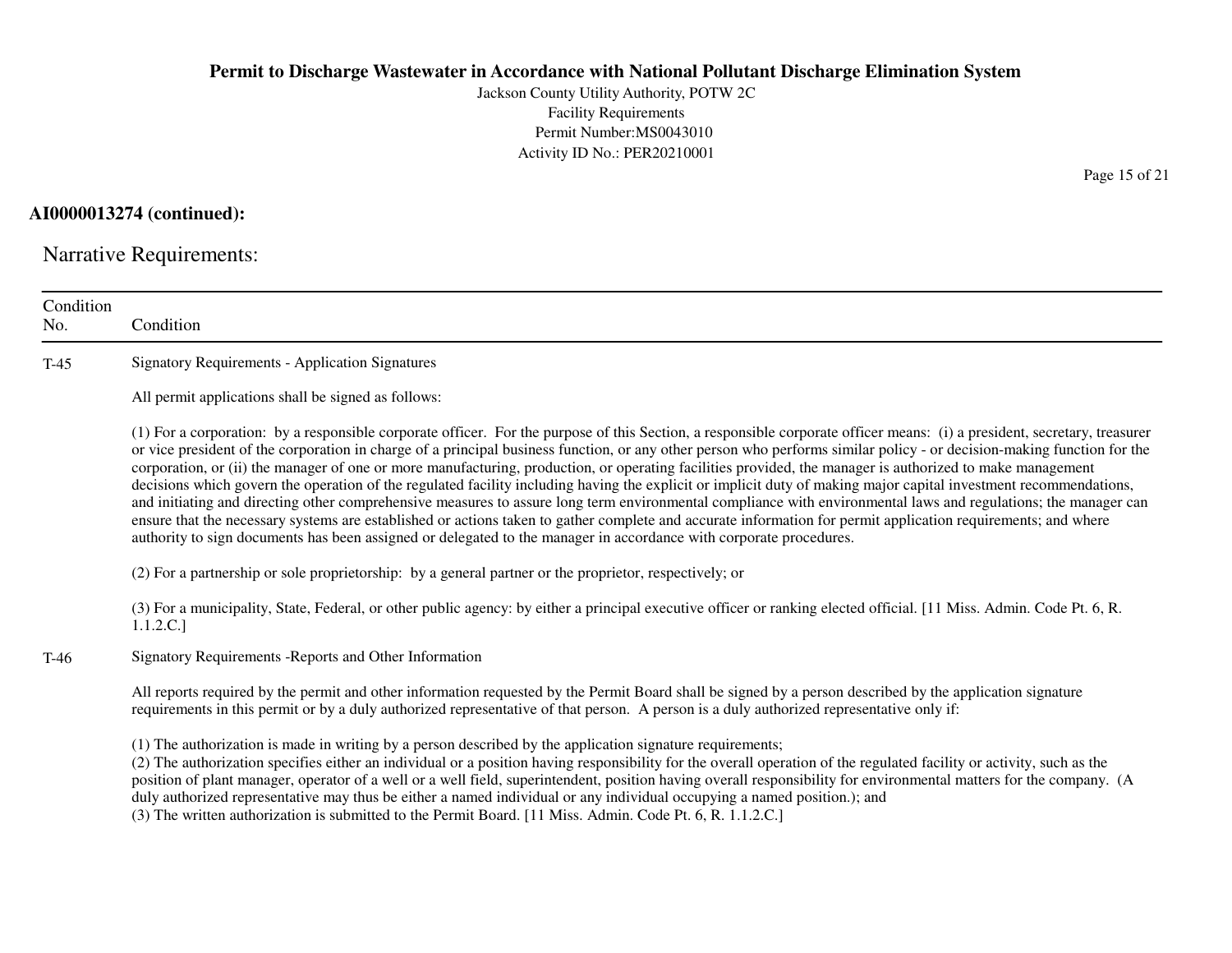Jackson County Utility Authority, POTW 2CFacility Requirements Permit Number:MS0043010Activity ID No.: PER20210001

## **AI0000013274 (continued):**

Narrative Requirements:

| Condition<br>No. | Condition                                                                                                                                                                                                                                                                                                                                                                                                                                                                                                                                                                                                                                                                                                                |
|------------------|--------------------------------------------------------------------------------------------------------------------------------------------------------------------------------------------------------------------------------------------------------------------------------------------------------------------------------------------------------------------------------------------------------------------------------------------------------------------------------------------------------------------------------------------------------------------------------------------------------------------------------------------------------------------------------------------------------------------------|
| $T-47$           | Signatory Requirements - Changes to Authorization                                                                                                                                                                                                                                                                                                                                                                                                                                                                                                                                                                                                                                                                        |
|                  | If an authorization under the signatory requirements of this permit is no longer accurate because a different individual or position has responsibility for the overall<br>operation of the facility, a new authorization satisfying the signatory requirements of this permit must be submitted to the Permit Board prior to or together with any<br>reports, information, or applications. [11 Miss. Admin. Code Pt. 6, R. 1.1.2.C.]                                                                                                                                                                                                                                                                                   |
| $T-48$           | <b>Signatory Requirements - Certification</b>                                                                                                                                                                                                                                                                                                                                                                                                                                                                                                                                                                                                                                                                            |
|                  | Any person signing a document under the signatory requirements stated in this permit shall make the following certification:                                                                                                                                                                                                                                                                                                                                                                                                                                                                                                                                                                                             |
|                  | "I certify under penalty of law that this document and all attachments were prepared under the direction or supervision in accordance with a system designed to<br>assure that qualified personnel properly gather and evaluate the information submitted. Based on my inquiry of the person or persons who manage the system, or<br>those persons directly responsible for gathering the information, the information submitted is, to the best of my knowledge and belief, true, accurate, and complete.<br>I am aware that there are significant penalties for submitting false information, including the possibility of fine and imprisonment for knowing violations." [11 Miss.<br>Admin. Code Pt. 6, R. 1.1.2.C.] |
| $T-49$           | Availability of Records<br>Except for information deemed to be confidential under the Mississippi Code Ann. 49-17-39 and 40 CFR 123.41, file information relating to this permit shall be<br>made available for public inspection and copying during normal business hours at the office of the Department of Environmental Quality in Jackson, Mississippi.<br>Written request must be provided in accordance with policies developed by the Commission and must state, specifically, records proposed for review, date proposed<br>for review and copying requirements. [11 Miss. Admin. Code Pt. 6, R. 1.1.3.E.]                                                                                                      |
| $T-50$           | Duty to Provide Information                                                                                                                                                                                                                                                                                                                                                                                                                                                                                                                                                                                                                                                                                              |
|                  | The permittee shall furnish to the Permit Board within a reasonable time any relevant information which the Permit Board may request to determine whether cause<br>exists for modifying, revoking and reissuing, or terminating the permit, or to determine compliance with the permit. The permittee shall also furnish to the Permit<br>Board upon request, copies of records required to be kept by the permit. [11 Miss. Admin. Code Pt. 6, R. 1.1.4.A(16).]                                                                                                                                                                                                                                                         |

Page 16 of 21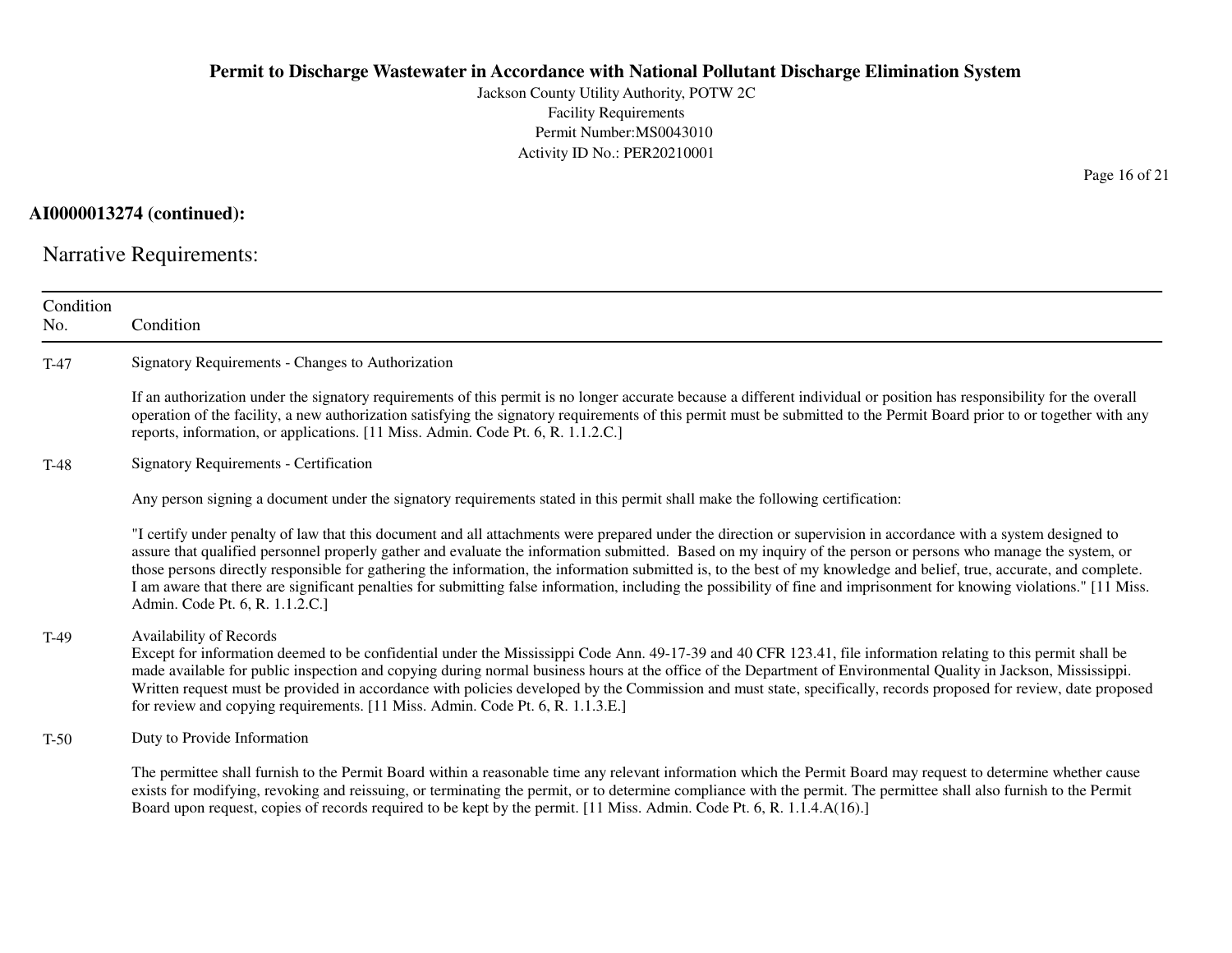Jackson County Utility Authority, POTW 2CFacility Requirements Permit Number:MS0043010Activity ID No.: PER20210001

**AI0000013274 (continued):**

Narrative Requirements:

| Condition<br>No. | Condition                                                                                                                                                                                                                                                                                                                                                                                                                                                                                                                                                                                                                                                                            |
|------------------|--------------------------------------------------------------------------------------------------------------------------------------------------------------------------------------------------------------------------------------------------------------------------------------------------------------------------------------------------------------------------------------------------------------------------------------------------------------------------------------------------------------------------------------------------------------------------------------------------------------------------------------------------------------------------------------|
| $T-51$           | <b>Toxic Pollutants</b>                                                                                                                                                                                                                                                                                                                                                                                                                                                                                                                                                                                                                                                              |
|                  | The permittee shall comply with any toxic effluent standard or prohibition (including any schedule of compliance specified in such effluent standard or prohibition)<br>established under Section 307(a) of the Federal Water Pollution Control Act. [11 Miss. Admin. Code Pt. 6, R. 1.1.4.A(26).]                                                                                                                                                                                                                                                                                                                                                                                   |
| $T-52$           | <b>Toxic Pollutants Notification Requirements</b>                                                                                                                                                                                                                                                                                                                                                                                                                                                                                                                                                                                                                                    |
|                  | The permittee shall comply with the applicable provisions of 40 CFR 122.42. [11 Miss. Admin. Code Pt. 6, R. 1.1.4.A(26).]                                                                                                                                                                                                                                                                                                                                                                                                                                                                                                                                                            |
| $T-53$           | Civil and Criminal Liability                                                                                                                                                                                                                                                                                                                                                                                                                                                                                                                                                                                                                                                         |
|                  | (1) Any person who violates a term, condition or schedule of compliance contained within this permit or the Mississippi Water Pollution Control Law is subject to<br>the actions defined by law.<br>(2) Except as provided in permit conditions on "Bypassing" and "Upsets", nothing in this permit shall be construed to relieve the permittee from civil or criminal<br>penalties for noncompliance.<br>(3) It shall not be the defense of the permittee in an enforcement action that it would have been necessary to halt or reduce the permitted activity in order to maintain<br>compliance with the conditions of this permit. [11 Miss. Admin. Code Pt. 6, R. 1.1.4.A(24).)] |
| $T-54$           | Oil and Hazardous Substance Liability                                                                                                                                                                                                                                                                                                                                                                                                                                                                                                                                                                                                                                                |
|                  | Nothing in this permit shall be construed to preclude the institution of any legal action or relieve the permittee from any responsibilities, liabilities, or penalties to<br>which the permittee is or may be subject to under Section 311 of the Federal Water Pollution Control Act and applicable provisions under Mississippi Law<br>pertaining to transportation, storage, treatment, or spillage of oil or hazardous substances. [11 Miss. Admin. Code Pt. 6, R. 1.1.4.A(23).]                                                                                                                                                                                                |
| $T-55$           | Property Rights                                                                                                                                                                                                                                                                                                                                                                                                                                                                                                                                                                                                                                                                      |
|                  | The issuance of this permit does not convey any property rights in either real or personal property, or any exclusive privileges, nor does it authorize any injury to<br>private property or any invasion of personal rights, nor any infringement of Federal, State, or local laws or regulations. [11 Miss. Admin. Code Pt. 6, R. 1.1.5.<br>E.                                                                                                                                                                                                                                                                                                                                     |

Page 17 of 21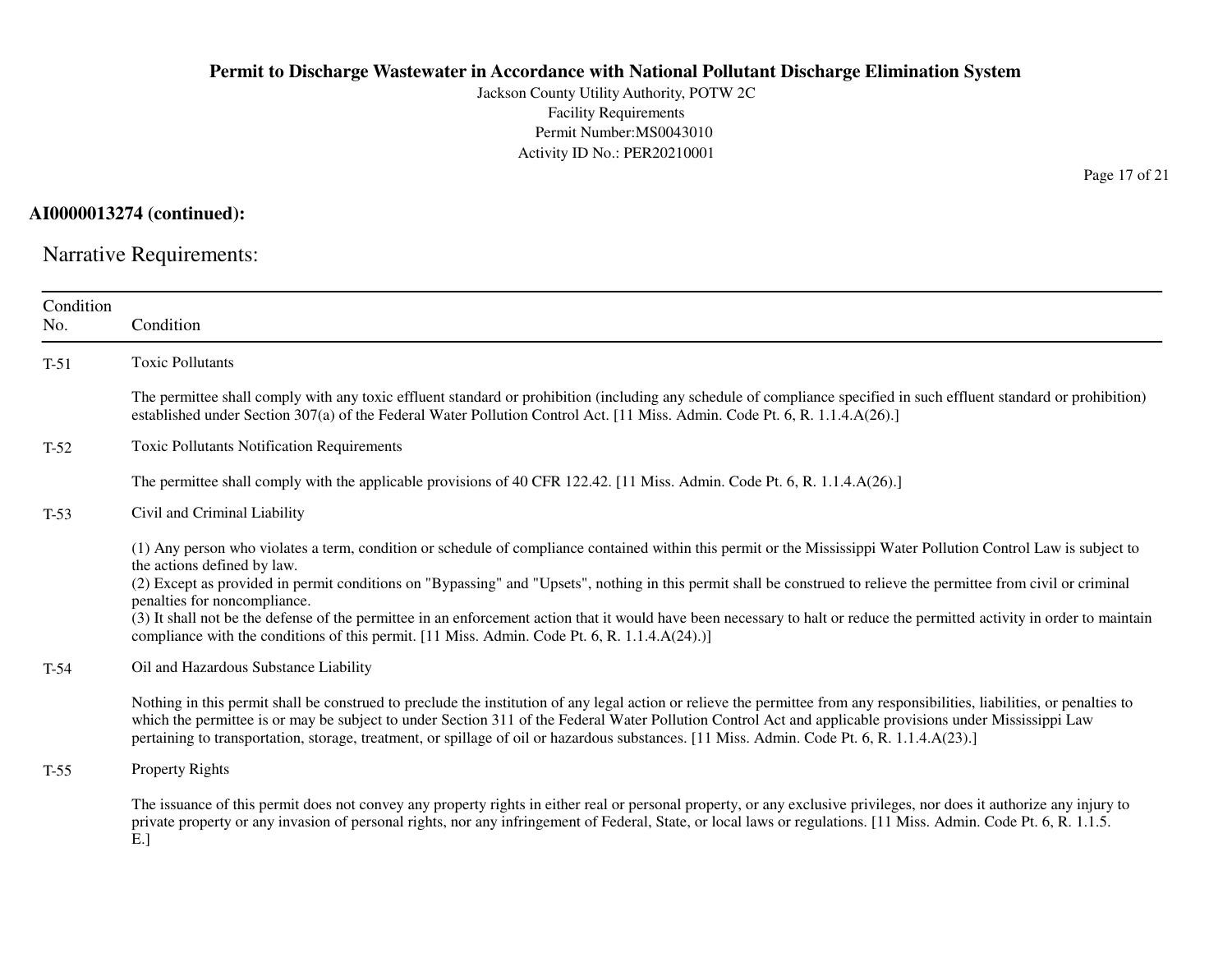Jackson County Utility Authority, POTW 2CFacility Requirements Permit Number:MS0043010Activity ID No.: PER20210001

**AI0000013274 (continued):**

Narrative Requirements:

| Condition<br>No. | Condition                                                                                                                                                                                                                                                                                                                                                                                                                                                                                                                                                                                                                                                                                                                                                                                                                                                                                                                                                            |
|------------------|----------------------------------------------------------------------------------------------------------------------------------------------------------------------------------------------------------------------------------------------------------------------------------------------------------------------------------------------------------------------------------------------------------------------------------------------------------------------------------------------------------------------------------------------------------------------------------------------------------------------------------------------------------------------------------------------------------------------------------------------------------------------------------------------------------------------------------------------------------------------------------------------------------------------------------------------------------------------|
| $T-56$           | Severability                                                                                                                                                                                                                                                                                                                                                                                                                                                                                                                                                                                                                                                                                                                                                                                                                                                                                                                                                         |
|                  | The provisions of this permit are severable. If any provision of this permit, or the application of any provision of this permit to any circumstances, is challenged or<br>held invalid, the validity of the remaining permit provisions and/or portions thereof or their application to other persons or sets of circumstances, shall not be<br>affected thereby. [11 Miss. Admin. Code Pt. 6, R. 1.1.4.A(25).]                                                                                                                                                                                                                                                                                                                                                                                                                                                                                                                                                     |
| $T-57$           | Protection of Confidential Information                                                                                                                                                                                                                                                                                                                                                                                                                                                                                                                                                                                                                                                                                                                                                                                                                                                                                                                               |
|                  | (1) Pursuant to Miss. Code Ann. '49-17-39 and 40 CFR 123.41, the Permit Board shall make available to the public all information contained on any form and all<br>public comments on such information. Effluent data and information concerning air or water quality shall also be made available to the public. Information that is<br>determined by the Commission to be trade secrets shall not be disclosed to the public without prior consent of the source of such information. When a claim of<br>confidentiality is made by a person in accordance with the provisions of Miss. Code Ann. '49-17-39, a recommendation on the questions of confidentiality shall be<br>made by the Commission and forwarded to the Regional Administrator (or his/her designee) of EPA for his concurrence in such determination of confidentiality. [11<br>Miss. Admin. Code Pt. 6, R. 1.1.3.F.                                                                             |
| $T-58$           | Protection of Confidential Information-continued                                                                                                                                                                                                                                                                                                                                                                                                                                                                                                                                                                                                                                                                                                                                                                                                                                                                                                                     |
|                  | (2) A copy of a State, UIC, or NPDES permit application, public notice, fact sheet, draft permit and other forms relating thereto, including written public comment<br>and other reports, files and information relating to the application not classified as confidential information by the Commission pursuant to part (1) of this<br>requirement, shall be available for public inspection and copying during normal business hours at the office of the Department in Jackson, Mississippi. [11 Miss.]<br>Admin. Code Pt. 6, R. 1.1.3.F.]                                                                                                                                                                                                                                                                                                                                                                                                                       |
| T-59             | Protection of Confidential Information-continued                                                                                                                                                                                                                                                                                                                                                                                                                                                                                                                                                                                                                                                                                                                                                                                                                                                                                                                     |
|                  | (3) Upon determination by the Commission that information submitted by a permit applicant is entitled to protection against disclosure as trade secrets, the<br>information shall be so labeled and otherwise handled as confidential. Copies of the information and a notice of the Commission's action shall be forwarded to the<br>Regional Administrator (or his/her designee). In making its determination of entitlement to protection as a trade secret, the Commission shall follow the procedure<br>set forth in Miss. Code Ann. '49-17-39. In the event the Commission denies the claim of confidentiality, the applicant shall have, upon notification thereof, the right<br>to appeal the Commission's determination in the same manner provided for other orders of the Commission. No disclosure, except to EPA, shall be allowed until<br>any appeal from the determination of the Commission is completed. [11 Miss. Admin. Code Pt. 6, R. 1.1.3.F.] |

Page 18 of 21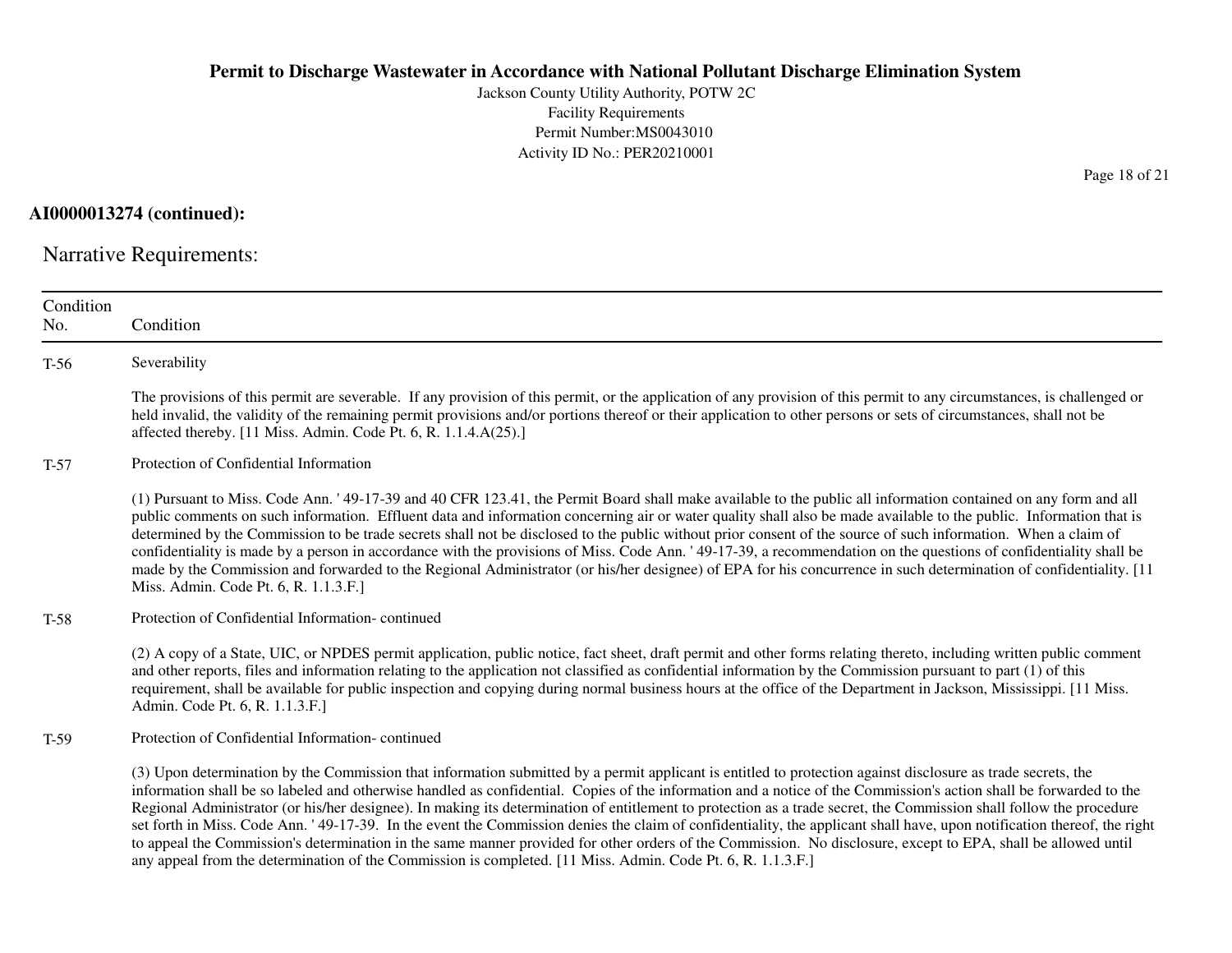Jackson County Utility Authority, POTW 2CFacility Requirements Permit Number:MS0043010Activity ID No.: PER20210001

**AI0000013274 (continued):**

Narrative Requirements:

ConditionNo. ConditionT-60 Spill Prevention and Best Management Plans Any permittee which has above ground bulk storage capacity, of more than 1320 gallons or any single container with a capacity greater than 660 gallons, of materials and/or liquids (including but not limited to, all raw, finished and/or waste material) with chronic or acute potential for pollution impact on waters of theState and not subject to Mississippi Hazardous Waste Management Regulations or 40 CFR 112 (Oil Pollution Prevention) regulations shall provide secondarycontainment as found in 40 CFR 112 or equivalent protective measures such as trenches or waterways which would conduct any tank releases to a permitted treatment system or sufficient equalization or treatment capacity needed to prevent chronic/acute pollution impact. [11 Miss. Admin. Code Pt. 6, R. 1.1.4.A(12)(a).]T-61 Reopener Clause This permit shall be modified, or alternately, revoked and reissued, to comply with any applicable effluent standard, limitation or storm water regulation issued orapproved under Section  $301(b)(2)(C)$ , and  $(D)$ ,  $304(b)(2)$ ,  $307(a)(2)$  and  $402(p)$  of the Federal Water Pollution Control Act if the effluent standard, limitation or regulation so issued or approved:1. Contains different conditions or is otherwise more stringent than any effluent limitation in the permit; or2. Controls any pollutant not limited in the permit. 3. This permit shall be modified to reflect any additional or otherwise more stringent limitations and additional monitoring as determined to be necessary by theresults of a Completed TMDL. [11 Miss. Admin. Code Pt. 6, R. 1.1.4.F(1).]T-62 Closure Requirements Should the permittee decide to permanently close and abandon the premises upon which it operates, it shall provide a Closure Plan to the Permit Board no later than90 days prior to doing so. This Closure Plan shall address how and when all manufactured products, by-products, raw materials, stored chemicals, and solid and liquid waste and residues will be removed from the premises or permanently disposed of on site such that no potential environmental hazard to the waters of the State will be presented. Closure plan(s) submitted to and approved by Mississippi Department of Environmental Quality for compliance with other environmentalregulations will satisfy the closure requirements for those items specifically addressed in the closure plan(s) as long as the closure does not present a potential forenvironmental hazard to waters of the State. [11 Miss. Admin. Code Pt. 6, R. 1.1.4.A(11).]

Page 19 of 21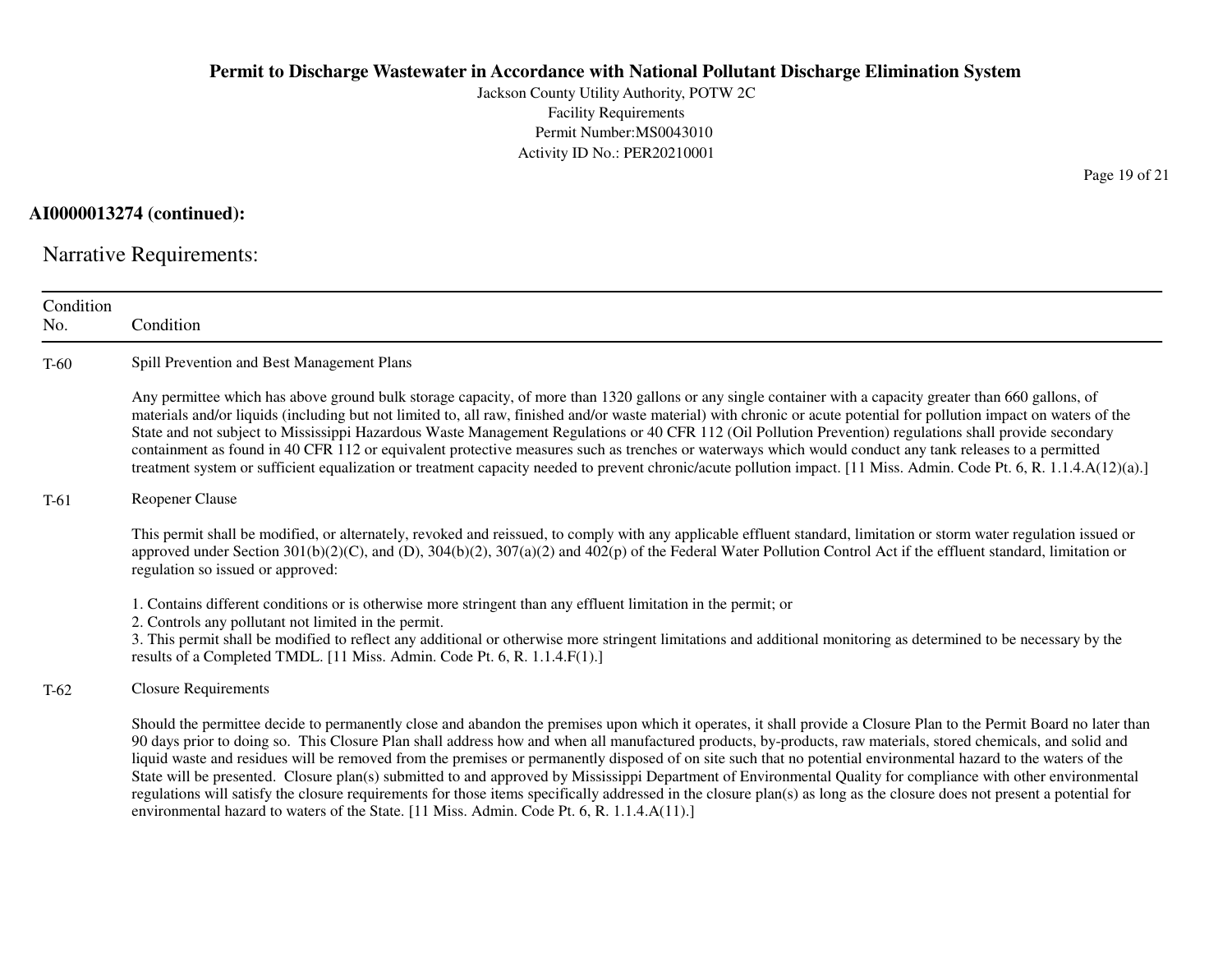Jackson County Utility Authority, POTW 2CFacility Requirements Permit Number:MS0043010Activity ID No.: PER20210001

**AI0000013274 (continued):**

Narrative Requirements:

| Condition<br>No. | Condition:                                                                                                                                                                                                                                                                                                                                         |
|------------------|----------------------------------------------------------------------------------------------------------------------------------------------------------------------------------------------------------------------------------------------------------------------------------------------------------------------------------------------------|
| $T-63$           | Permit Actions                                                                                                                                                                                                                                                                                                                                     |
|                  | The permit may be modified, revoked and reissued, or terminated for cause. The filing of a request by the permittee for a permit modification, revocation and<br>reissuance, or termination, or a modification of planned changes or anticipated noncompliance, does not stay any permit condition. [11 Miss. Admin. Code Pt. 6, R.<br>1.1.5.C(5). |

Page 20 of 21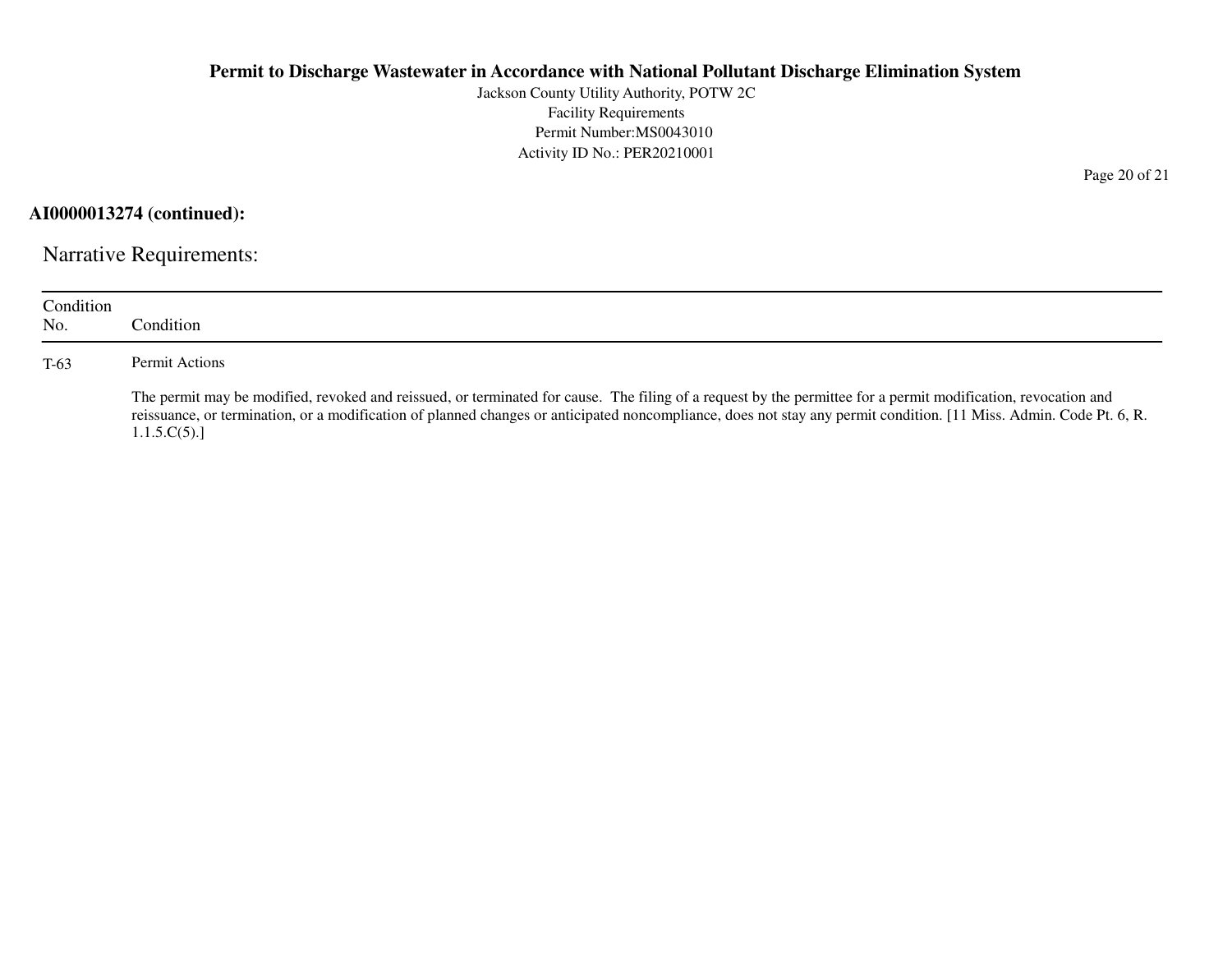Jackson County Utility Authority, POTW 2CFacility Requirements Permit Number:MS0043010Activity ID No.: PER20210001

#### **RPNT0000000001 (MS0043010-001) Outfall 001 (Domestic/ Municipal Wastewater):**

Submittal/Action Requirements:

| Condition<br>No. | Condition:                                                                                                                                                                                                   |
|------------------|--------------------------------------------------------------------------------------------------------------------------------------------------------------------------------------------------------------|
| $S-1$            | The Permittee shall submit analytical results on a monthly Discharge Monitoring Report (DMR): Due monthly, by the 28th of the subsequent month. [11 Miss.]<br>Admin. Code Pt. 6, Ch. 1, Subch. 2. IV.A(15)c] |

Page 21 of 21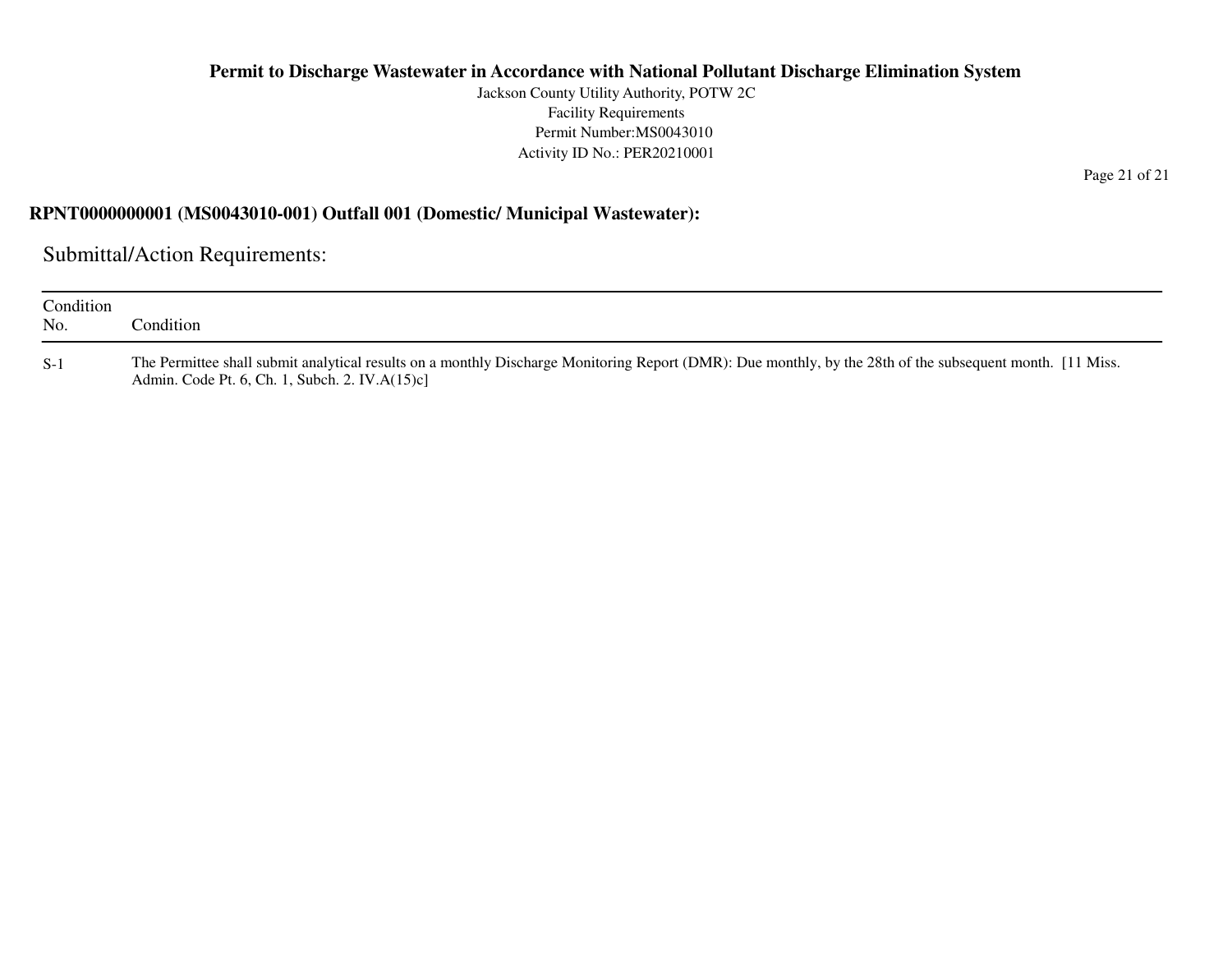# **GENERAL INFORMATION**

## 1201 Louis Alexis TrailGautier, MS Jackson CountyJackson County Utility Authority, POTW 2C

## **Alternate/Historic Identifiers**

| ID        | <b>Alternate/Historic Name</b>                                     | <b>User Group</b>          | <b>Start Date</b> | <b>End Date</b> |
|-----------|--------------------------------------------------------------------|----------------------------|-------------------|-----------------|
| 13274     | <b>Jackson County Utility Authority</b>                            | <b>Official Site Name</b>  | 10/16/1997        |                 |
| MS0043010 | Mississippi Gulf Coast Regional Wastewater Authority, Gautier POTW | <b>Water - NPDES</b>       | 10/16/1997        | 10/13/2002      |
| MS0043010 | Mississippi Gulf Coast Regional Wastewater Authority, Gautier POTW | Water - NPDES              | 8/19/2002         | 7/27/2007       |
| 9890      | Gautier Reg Wastewater Treament Plant                              | UST                        | 9/13/1990         |                 |
| 13274     | Mississippi Gulf Coast Regional Wastewater Authority, Gautier POTW | Historic Site Name         | 10/16/1997        | 2/2/2007        |
| MS0043010 | Jackson County Utility Authority, Gautier POTW                     | Water - NPDES              | 7/27/2007         | 6/30/2012       |
| MS0043010 | Jackson County Utility Authority, Gautier POTW                     | Water - NPDES              | 8/17/2012         | 6/2/2017        |
| MS0043010 | Jackson County Utility Authority, Gautier POTW                     | Water - NPDES              | 6/2/2017          | 5/31/2022       |
|           | Branch                                                             | Branches Group - Air       | 7/18/2017         |                 |
|           | <b>Branch</b>                                                      | Branches Group - Municipal | 7/18/2017         |                 |

**Basin:**Pascagoula River Basin

## **Location Description:**gautier